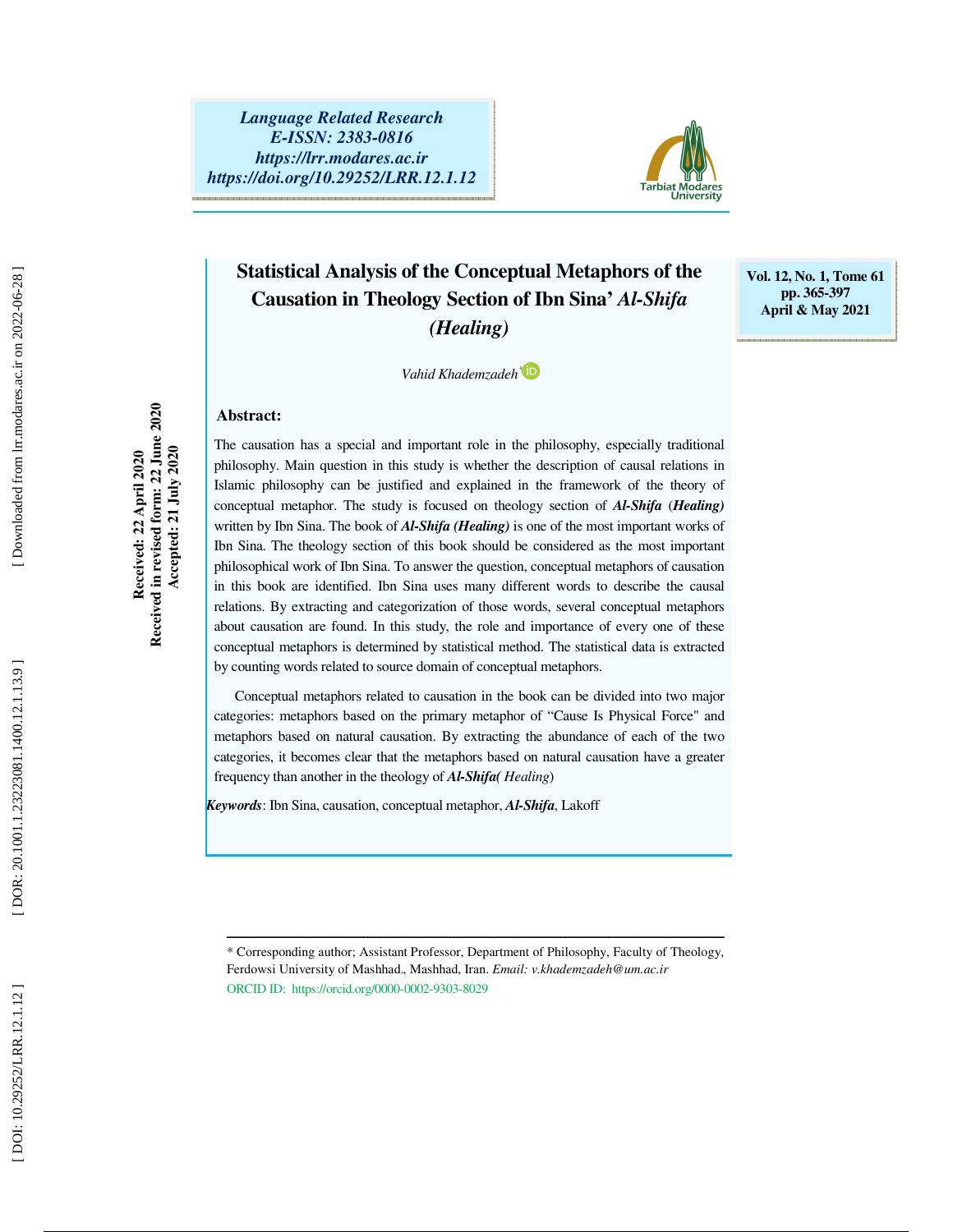#### **1. Introduction**

In the theory of conceptual metaphors, George Lakoff and Mark Johnson claim that understanding of abstract concepts is made possible by understanding of less abstract concepts. Causation is one of important abstract concepts in traditional philosophy. Ibn Sina is one of the greatest Muslim philosophers and *Al-Shifa* is his most important philosophical book. The *Al-Shifa* includes the sections of logic, physics and theology. This research focuses on the theology section of this book.

 This study is about following basic questions by focusing theology section of Ibn sina' *Al-Shifa :* 

A) Can Ibn Sina's understanding and description of the causal relationship be explained in the framework of the theory of conceptual metaphors?

The hypothesis of this study is that Ibn Sina's understanding of causation can be explained by the theory of conceptual metaphors. Assuming that this hypothesis is true, other questions are raised in this study:

B) What are the important conceptual metaphors related to causation in the theology of *Al-Shifa?*

C) What is the importance and position of each of the above-mentioned conceptual metaphors in the theology of *Al-Shifa*?

The position and importance of each conceptual metaphor is determined by calculating the statistical frequency of each of these metaphors.

#### **2. Literature review**

For Aristotle, philosophy are the knowledge of the causes and principles of things (Aristotle: 981b-983a). He also believes that it is not possible to know objects without knowing their causes (Aristotle: 993b23, 983a24, 194b18).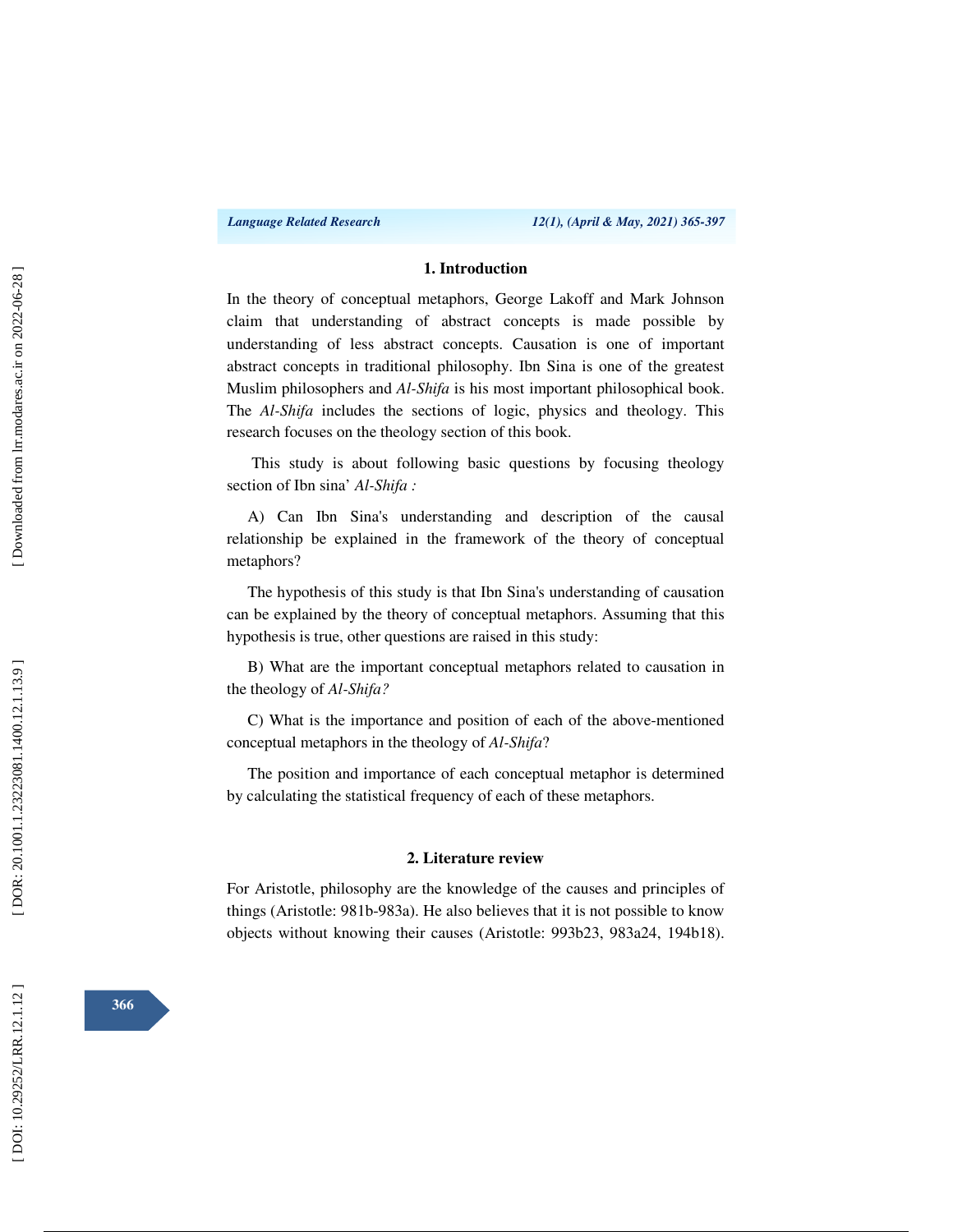Ibn Sina, following the ideas of the first teacher, introduces philosophy as recognizing the principles and first causes of beings (Ibn Sina, 1376: 12).

Lakoff and Johnson introduce causation as one of the most important concepts to understand and describe the events in the human thought and language. They believe that the causation has been conceptualized by an initial skeletal literal structure, the central prototype, and finally the metaphorical extensions of this prototype (Lakoff & Johnson, 1980:71; 1999: 177 -178).

They introduce several conceptual metaphors to describe causation focusing on everyday English language such as "Causation Is Forced Movements", "Causation Is Transfer Of Possessions" , "Causation Is A Forced Change Of Shape" , "Causation Is Upward Motion" and "Causation Is Motion out" (Lakoff, 1993: 220-229; Lakoff & Johnson, 1980: 69-76). They believe that the same conceptual metaphors of causation are also used in philosophical texts. Every philosophical theory of causation is based on one or more the conceptual metaphors. Every philosopher believes that only his view of causation is correct, but according to Lakoff and Johnson, none of these theories alone can represent all aspects of this concept (Lakoff, 1999: 226).

#### **3. Methodology**

In conceptual metaphors, a conceptual domain - the target domain - is conceptualized by another conceptual domain - the source domain.

Conceptual metaphors in a text can be identified and introduced by relying on words related to source domain, or target domain, or combination of the two (Stefanowitsch, 2006: 2-3). Target domain of all conceptual metaphors related to causation are words that literally mean causation. Although the *Al-Shifa* is full of descriptions of causal relationships, there are not many cases of using words that have a literal causal meaning. Therefore, in this study, the conceptual metaphors of causation in the *Al-Shifa* are

**367**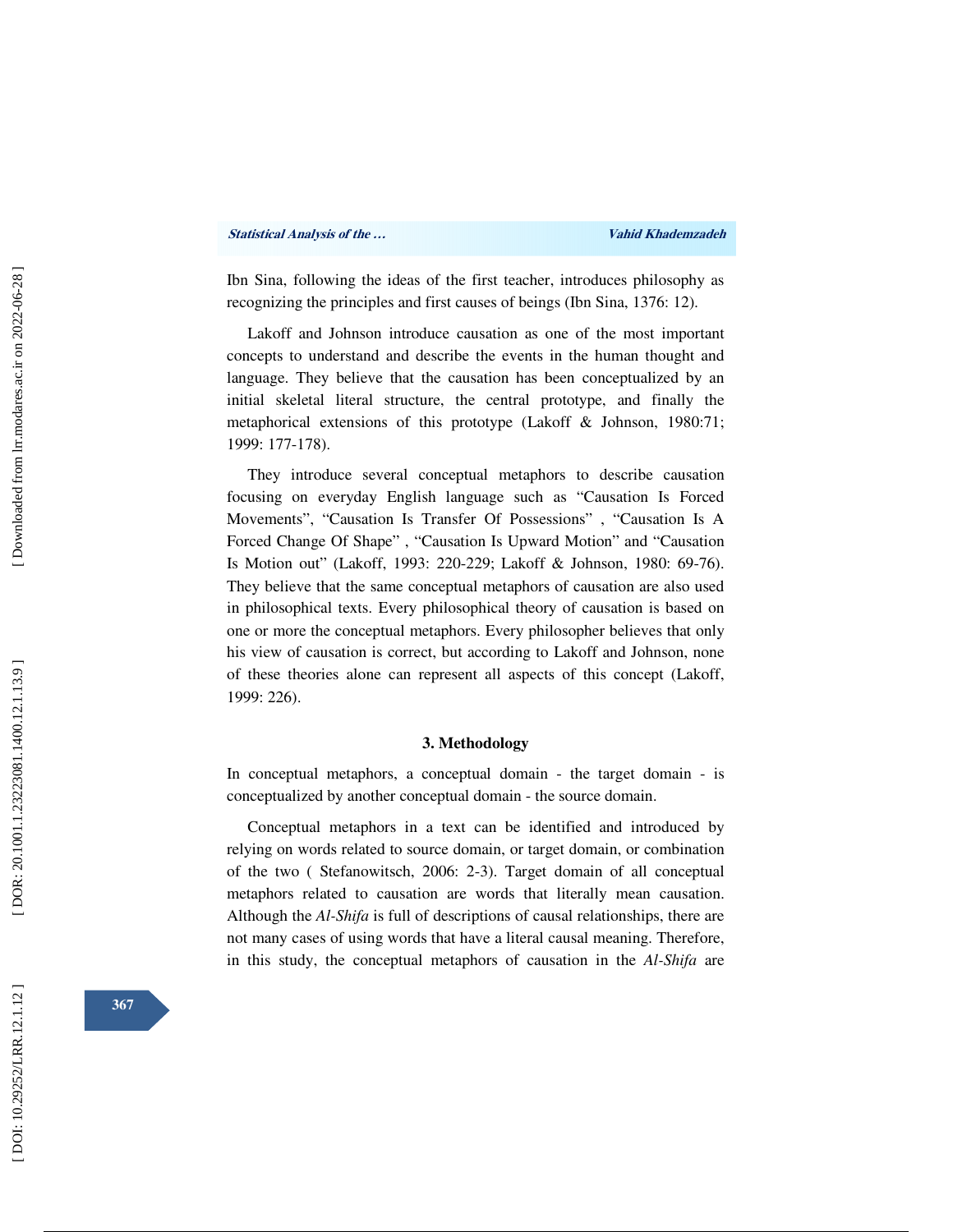extracted and introduced by words related to target domain of these metaphors. Every conceptual metaphor in the *Al-Shifa* is represented through the derivations of one or more lexical roots. This book is written in Arabic language.

By qualitative study of the theology section of the *Al-Shifa*, the most important conceptual metaphors related to causation in this book and the lexical roots related to each of these metaphors were extracted. Then, by counting the frequency of using derivatives of roots related to each of the conceptual metaphors in this book, the frequency of each of the conceptual metaphors in this book was calculated.

#### **4. Conclusion**

Some of the conceptual metaphors related to causation in *Al-Shifa* are similar to the conceptual metaphors introduced by Lakoff and Johnson, but the other part of these metaphors is new and original.

Conceptual metaphors in this book can be divided into two categories: (A) metaphors based on the primary metaphor "Cause Is Physical Force" and (B) metaphors based on natural causation. Category A includes metaphors that conceptualize causation as a kind of forced movement, while category B conceptualizes causation as an action or state that arises from the essence of an object and occurs automatically.

Category A includes "Causation Is Transfer Of Possessions", "Causation Is Making" and "Causation Is Making An Impression" metaphors.

Category B includes "Causation Is Motion out", "Causation Is Being Basis" and "Cause Is Source" metaphors.

"Causation Is Transfer Of Possessions" metaphor (108) is represented by the derivations of «'-t-w» (12), «w-h-b» (2) and « f-y-d » (94) roots. "Causation Is Making" metaphor (39) emerges through derivations of «j-'-l»

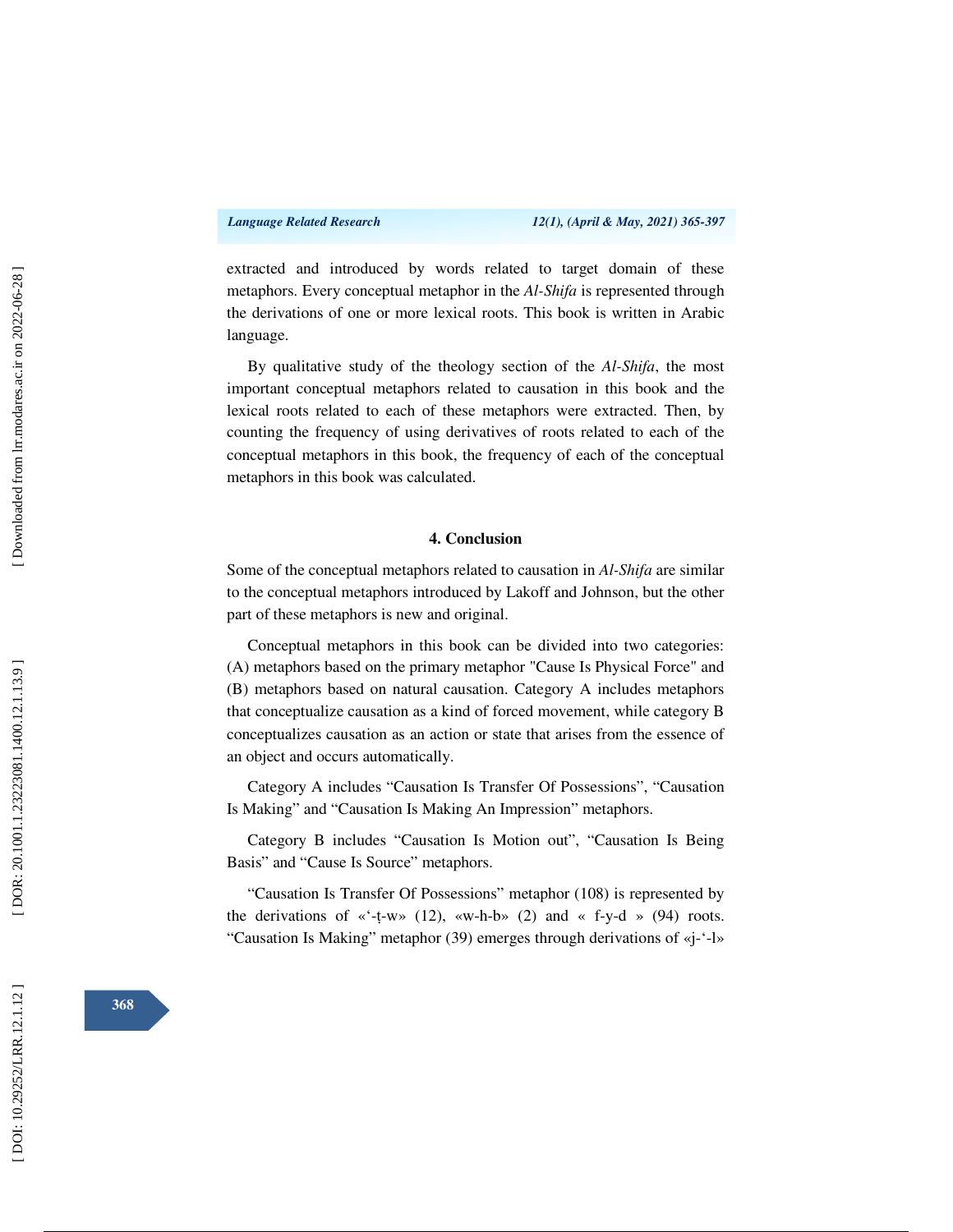(30) and « ṣ-n-'» (9) roots. "Causation Is Making An Impression" metaphor (59) related to the derivations of «'- th-r»(59) root.

"Causation Is Motion out" metaphor (122) is represented by the derivations of « ṣ-d-r» (67), «n-sh-'» (2), «f-y-ḍ» (53) roots. "Causation Is Being Basis" metaphor (250) involves the derivations of «q-w-m» (250) root. "Cause Is Source" metaphor (317) is represented by the derivations of «b-d-'» (317) root.

The numbers in parentheses indicate the frequency of metaphoric usage of each lexical root or conceptual metaphors in theology section of *Al-Shifa*  written by Ibn Sina.

Category B (689) has more frequency than Category A (206). This shows that Ibn Sina's philosophy is based on an essentialist view. In such a view, the events of the universe are the result of the inherent characteristics of beings, not the application of an external force on objects.

**369**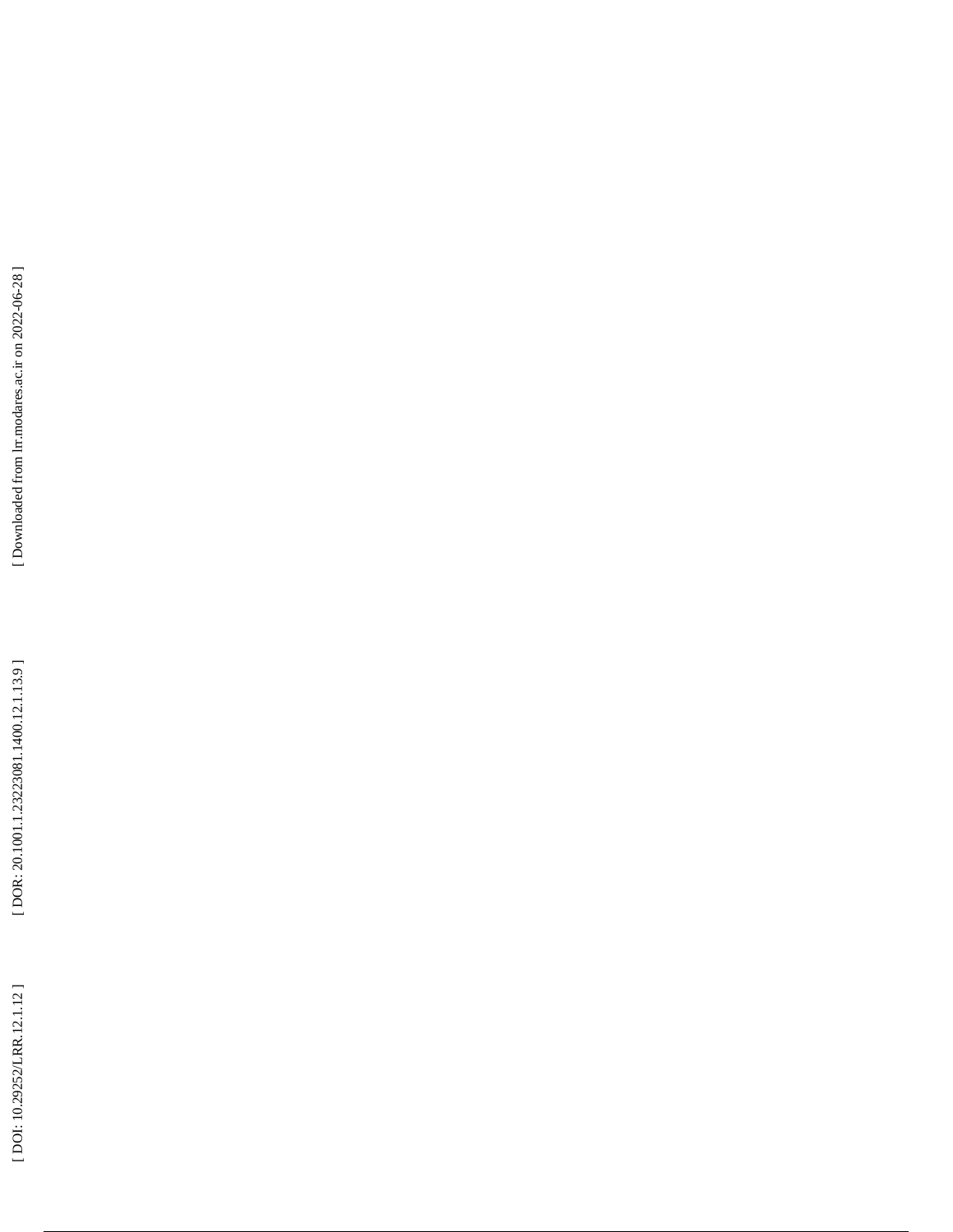

## تحليل آماري از استعارههاي مفهومي عليت در بخش الهيات كتاب الشفاء ابنسينا

#### وحيد خادمزاده \*

استاديار گروه فلسفه و حكمت اسلامي، دانشكدة الهيات و معارف اسلامي، دانشگاه فردوسي مشهد ، مشهد، ايران.

پذیرش:۶/۳۱/ ۹۹/۰

دريافت: 03/ 02/ 99 پذيرش: 31/ /04

#### چكيده

اصل عليت جايگاه ويژه و مهمي در فلسفه بهويژه فلسفة سنتي دارد. پژوهش حاضر به اين پرسش اساسي ميپردازد كه آيا توصيف روابط علّي در فلسفة اسلامي را ميتوان در چارچوب نظرية استعارههاي مفهومي توجيه و تبيين كرد. اين پژوهش بر روي بخش الهيات كتاب الشفاء صورت گرفته است. كتاب الشفاء يكي از مهمترين آثار ابنسيناست. بخش الهيات يا متافيزيك اين كتاب را بايد مهم- ترين اثر فلسفي ابنسينا دانست. براي پاسخ به پرسش اساسي اين تحقيق، استعارههاي مفهومي عليت در الهيات الشفاء شناسايي و معرفي مي شوند. ابنسينا از واژگان گوناگون و متعددي براي توصيف رابطة عليت بهره برده است. با استخراج و دستهبندي واژگان مذكور، استعارههاي مفهومي متعددي برای توصيف عليت در الهيات *الشفاء* شناسايي ميشوند. در پژوهش حاضر همچنين كوشش ميشود كه نقش و اهميت هر يك از استعارهاي مفهومي مذكور در كتاب الهيات الشفاء با روش آماري و استخراج فراواني بهكارگيري استعارههاي فوق مشخص شود. استخراج داده ها با شمارش واژگان مرتبط به حوزة مبدأ استعارههاي مفهومي مذكور صورت ميگيرد.

استعارهاي مفهومي مرتبط با عليت در كتاب مذكور را ميتوان به دو بخش بزرگ تقسيم كرد: استعارههاي مبتني بر استعارهٔ پايه «علت نيروي فيزيكي است» و استعارههاي مبتني بر عليت طبيعي. با استخراج فراواني هر يك از استعارههاي فوق مشخص ميشود كه به طرز معناداري استعارههاي مبتني بر عليت طبيعي داراي فراواني بيشتري در الهيات الشفاء هستند.

ــــــــــــــــــــــــــــــــــــــــــــــــــــــــــــــــــــــــــــــــــــــــــــــــــــــــــــــــــــــــــــــــــــــــــ

واژههاي كليدي: ابنسينا، عليت، استعارة مفهومي، الشفاء، ليكاف.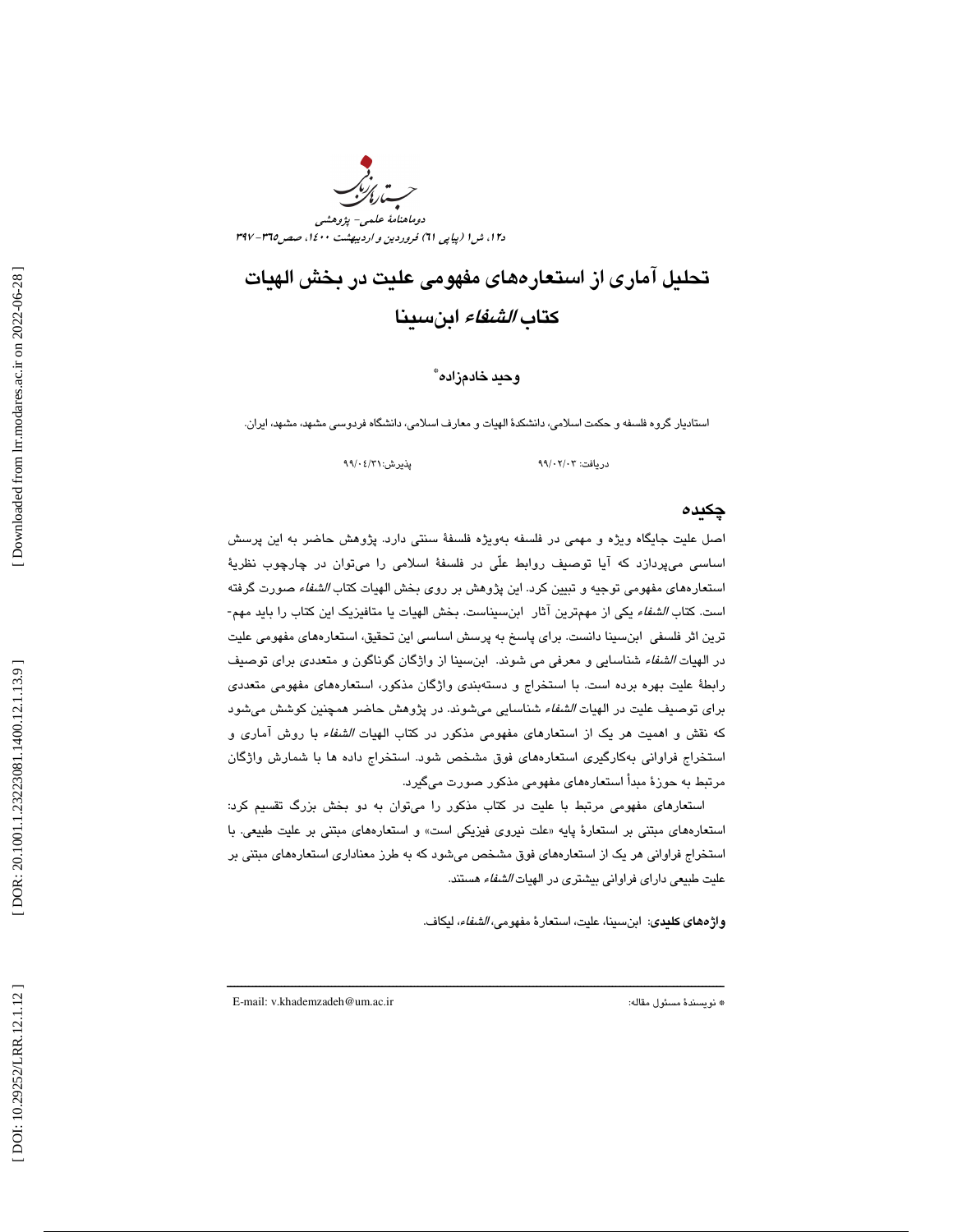وحيد خادم زاده تحليل آماري *از استعارههاي...*... وحيد خادم زاده تحليل آماري *از استعارههاي...*... وحيد المتحدة<br>**تحمد دين المتحدة المتحدة المتحدة المتحدة المتحدة المتحدة المتحدة المتحدة المتحدة المتحدة المتحدة المتحدة المت** 

#### . مقدمه 1

عليت در يك معناي عام هر گونه اثرگذاري يك شيء، حادثه يا حالت در يك شيء، حادثه يا حالت ديگر است. اين مفهوم عام تقريباً در تمام حوزههاي فكري، زباني و رفتاري انسان حضوري فراگير دارد. از سويي ديگر، عليت را ميتوان يكي از مهمترين اصول فلسفي دانست. اكثر قريب به اتفاق تئوريهاي فلسفي بهويژه در فلسفة سنتي نسبتي با اصل عليت برقرار ميسازند.

جرج لیکاف<sup>\</sup> و مارک جانسون<sup>۲</sup> در نظریه استعارههای مفهومی<sup>۳</sup> مدعی هستند که فهم انسان از مفاهيم انتزاعي بهواسطة فهم انسان از مفاهيم كمتر انتزاعي ميسر ميشود. عليت نيز يكي از مفاهيم انتزاعي محسوب ميشود. پژوهش حاضر با تمركز بر بخش الهيات از كتاب *الشفاء* ابنسينا به اين پرسش اساسي ميپردازد:

الف) آيا فهم و توصيف ابنسينا از رابطة عليت در چارچوب نظرية استعارههاي مفهومي قابل تبيين و توجيه است؟

فرضية اين تحقيق اين است كه فهم ابنسينا از عليت را ميتوان در قالب نظرية استعارههاي مفهومي تبيين كرد. با فرض صحت اين فرضيه، سؤالات ديگري نيز در اين تحقيق طرح ميشود:

ب) استعارههاي مفهومي مرتبط با عليت در الهيات *الشفاء* ابن سينا كدام است؟

ج) اهميت و جايگاه هر يك از استعارههاي مفهومي مذكور در الهيات الشفاء ابنسينا چه ميزان است؟

ر نظرية استعارة مفهومي، همواره يك مفهوم انتزاعي ــ حوزة مقصد د 4 ــ بهواسطة يك مفهوم كمتر انتزاعي ـــ حوزهٔ مبدأ° ـــ مفهومسازي` ميشود. در پژوهش حاضر، حوزهٔ مقصد تمام استعارههاي مفهومي، «عليت» فرض شده است. ابنسينا براي توصيف رابطةً عليت از واژگان متعددي بهره ميبرد. او از عباراتي همانند « افاضه، افاده و اعطاي وجود بر موجودات، صدور معلول از علت، مقومات و مبادي اشياء، صانع اول» بهره ميگيرد. واژگان متعدد مذكور را بايد متعلق به حوزة مبدأ استعارههاي مفهومي عليت دانست. به عبارت ديگر ابنسينا از واژگان مذكور ــ حوزة مبدأ ــ جهت مفهومسازي رابطة عليت ــ حوزة مقصد ــ بهره برده است.

پاسخ به پرسش الف همراه با پاسخ به پرسش ب امكانپذير است. پژوهش حاضر بهواسطة شناسايي و بررسي واژگان متعلق به حوزة مبدأ استعارههاي مفهومي صورت گرفته است. با استخراج و دستهبندي واژگاني كه جهت مفهومسازي عليت بهكار گرفته شدهاند، استعارههاي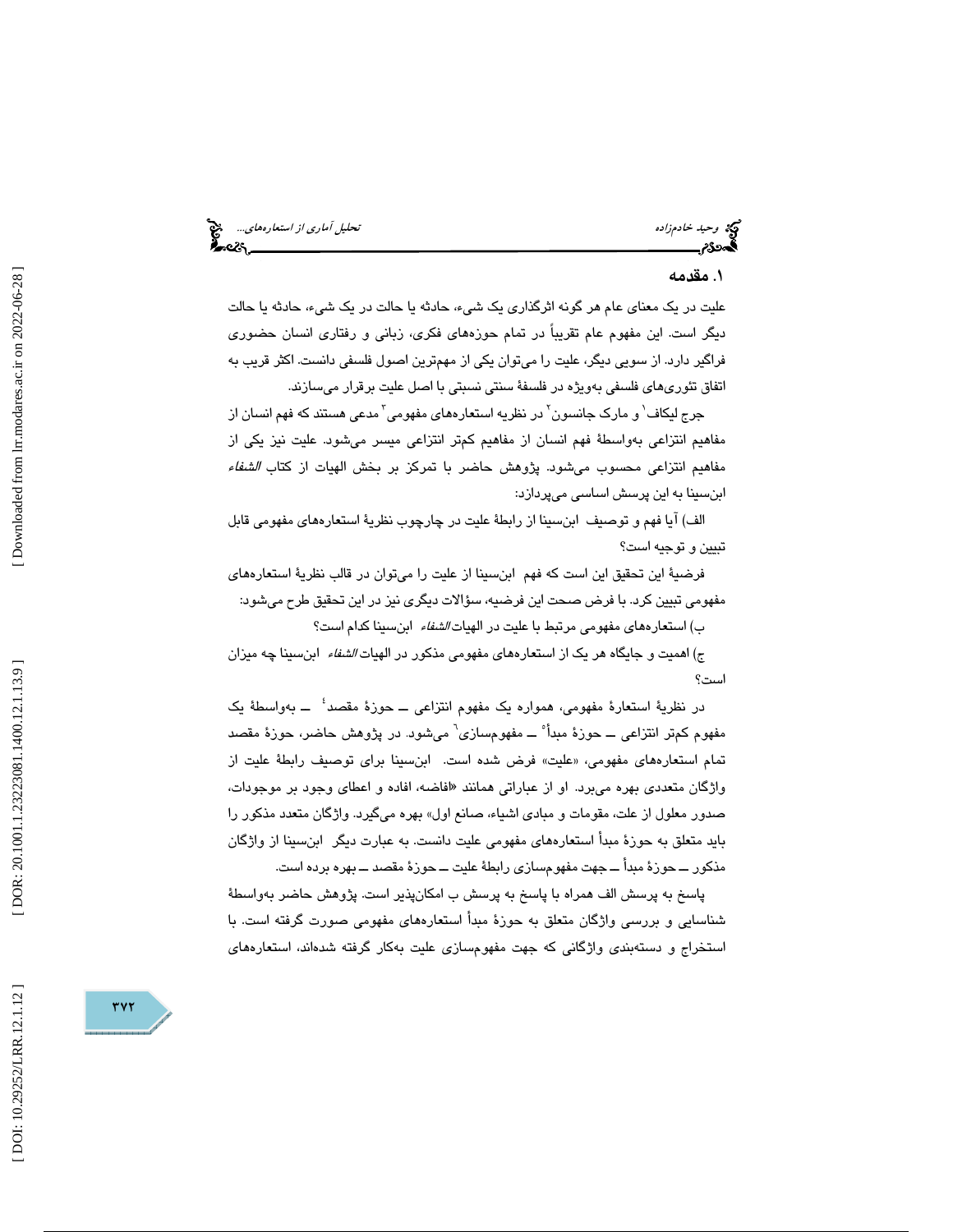(پياپي 61)، فروردين و ارديبهشت 1400 جستارهاي زباني دورة ،12 شمارة 1

مفهومي متعددي در حوزة عليت شناسايي ميشوند. برخي از اين استعارههاي مفهومي توسط ليكاف و جانسون معرفي شدهاند و برخي ديگر نيز داراي سابقهاي در آثار آنان نيستند.

پاسخ به پرسش ج نيز به روش آماري و با محاسبة فراواني بهكارگيري هر يك از استعارههاي مفهومي حوزة عليت در الهيات *الشفاء* ابنسينا ميسر ميشود. حوزة مبدأ هر يک از استعارههاي مفهومي عليت در الهيات الشفاء بهواسطة واژگان گوناگوني با ريشههاي مختلف نمايندگي ميشود. با استخراج فراواني هر دسته از واژگان مذكور كه حوزة مبدأ يك استعاره را شكل ميدهند، فراواني هر يك از استعارههاي مفهومي مذكور محاسبه ميشود. نقش و اهميت هر يك از استعارههاي مفهومي براساس ميزان فراواني بهكارگيري آنها محاسبه شده است.

در اين مقاله ابتدا پيشينهاي اجمالي از پژوهشهاي مشابه در حوزة الهيات ارائه ميشود. سپس در چارچوب نظري بحث، ديدگاه فيلسوفان سنتي به عليت و همچنين نگاه ليكاف و جانسون به مقولة عليت و استعارهاي مفهومي مرتبط با آن مورد اشاره قرار ميگيرد. سپس با تبيين روش تحقيق، استعارههاي مفهومي عليت در الهيات الشفاء استخراج و معرفي ميشوند. فراواني هر كدام از اين استعارهها به روش آماري محاسبه ميشود و درنهايت نتايج حاصل از اين دادهها مورد بحث قرار ميگيرد.

#### . پيشينة تحقيق 2

پژوهشهاي زيادي به بررسي متون اسلامي و الهياتي در چارچوب نظرية استعارة مفهومي پرداختهاند. البته بیشتر این پژوهشها بر روی *قرآن و نهجالبلاغه* صورت گرفته است. برای نمونه، براتي( 1395 ) به بررسي استعارههاي مفهومي مرتبط با مفهوم نور در قرآن پرداخته است. يگانه و افراشي( 1395 ) به بررسي استعارههاي جهتي در قرآن با رويكرد شناختي پرداختهاند. در حوزة فلسفه و عرفان اسلامي نيز مقالات متعددي به بررسي نقش استعارههاي مفهومي در مفهومسازي اصطلاحات فلسفي و عرفاني پرداختهاند. براي نمونه، خادم زاده نقش استعارههاي مفهومي «وجود بهمثابة نور» (١٣٩٥) و «وجود بهمثابة امر سيال» (١٣٩٦) و «موجود حقيقي به-مثابهٔ امر ثابت» (١٣٩٦) را در متافيزيک ملاصدرا تحليل کرده است. هاشمي (١٣٩٢) نيز به معرفي استعارههاي مفهومي مرتبط با مفهوم «ناكجاآباد» در آثار سهروردي مي پردازد.

خادمزاده و سعيدي مهر (2016) به معرفي چند نمونه از استعارههاي مفهومي عليت در آثار

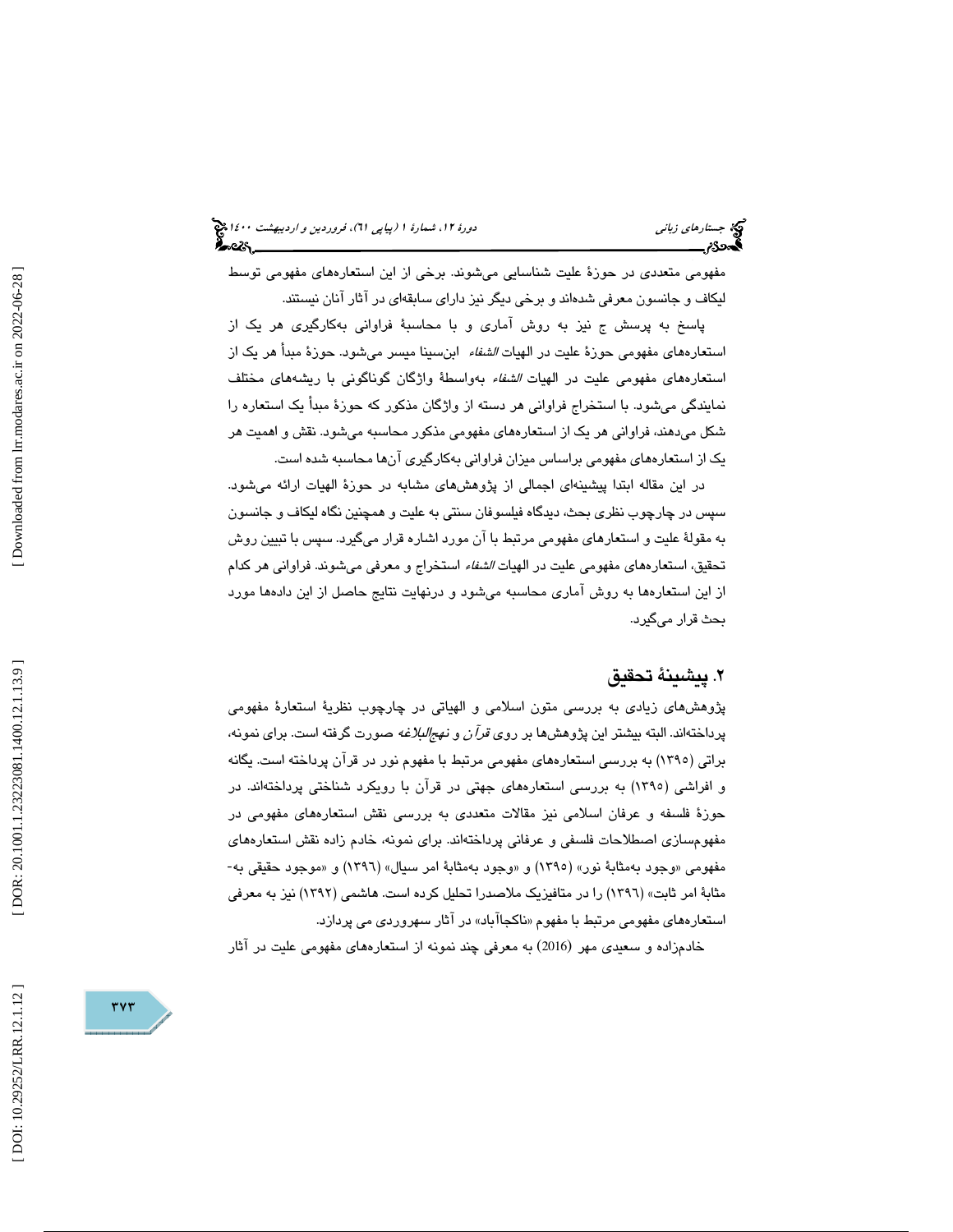فيلسوفان مسلمان پرداختهاند. اين مقاله بر روي يك متن خاص فلسفي تمركز نكرده و از روش- هاي آماري نيز بهره نبرده است. اما پژوهش حاضر بر روي كتاب الهيات *الشفاء* ابنسينا صورت گرفته است كه با استفاده از روش آماري و به صورت جامعتر انجام شده است.

#### .3 چارچوب نظري

#### 1ـ3 . عليت در فلسفة سنتي

فيلسوفان پيش $سقراطي با طرح مسئلهٔ مادۀالمواد يعني مادهاي كه منشأ تمام موجودات مادي$ است، براي نخستينبار بحث عليت را بهمثابة يك بحث فلسفي مطرح كردهاند. اما ارسطو بحث عليت را بسط و تفصيل داد. از نظر ارسطو، فلسفه و حكمت همان شناخت علل و مبادي اشياست (Aristotle, 981b-983a). او همچنين معتقد است كه شناخت اشيا بدون شناخت علل آنها ممكن نيست (Aristotle, 993b23, 983a24, 194b18). ابنwسينا نيز با پيروي از انديشههاي معلم اول، فلسفه را شناخت مبادي و علل نخستين موجودات معرفي ميكند (ابنسينا، ،1376 ص. )12 . بدين ترتيب، عليت به اصل و اساس فلسفة ارسطويي تبديل ميشود. ارسطو عليت را تعريف نميكند، بلكه با اثبات علل نخستين جهان و تعريف و تبيين علتهاي چهارگانه تصويري از چيستي علت و نقش آن ارائه مي دهد(راس، ١٩٣٠، ترجمهٔ قوام صفري، ١٣٧٧، ص. ١٢٢). ارسطو تمام تغييرات عالم را از جنس حركت ميدانست و علل چهارگانه را درواقع علتهاي ايجاد حركت معرفي ميكند. علتهاي چهارگانة ارسطويي عبارتاند از الف) علت فاعلي: چيزي كه شيئي را حركت ميدهد همانند نجار كه با حركت، صندلي را ايجاد ميكند، ب) علت مادي: چيزي كه شيء را شيء ميكند همانند چوب براي صندلي، ج) علت صوري: چيزي كه با وجود آن، شيء ضرورتاً شيئي خاص ميشود همانند صورت صندلي، د) علت غايي: چيزي كه هدف و سرانجام شيء است همانند فعل ( نشستن براي صندلي ) 21-23a94 : Aristotle . اين علل چهارگانه هم عامل تحقق و ايجاد شيء هستند و هم با شناخت علل چهارگانه هر شيء، ميتوان آن شيء را شناخت. به عبارت ديگر هم نقشي هستيشناختي دارند و نقشي معرفتشناختي. ابنسينا بهمنزلة فيلسوفي مشائي از پيروان ارسطو محسوب ميشود. او نيز به تعريف عليت نميپردازد، اما علت را بهعنوان مهمترين جزء رابطهٔ علیت تعریف میكند. او در رسالهٔ *الحدود* بیان میكند كه علت به هر ذاتی گفته میشود كه وجود ذات بالفعل ديگري از آن برآمده باشد بدون آنكه وجود بالفعل علت از وجود بالفعل آن

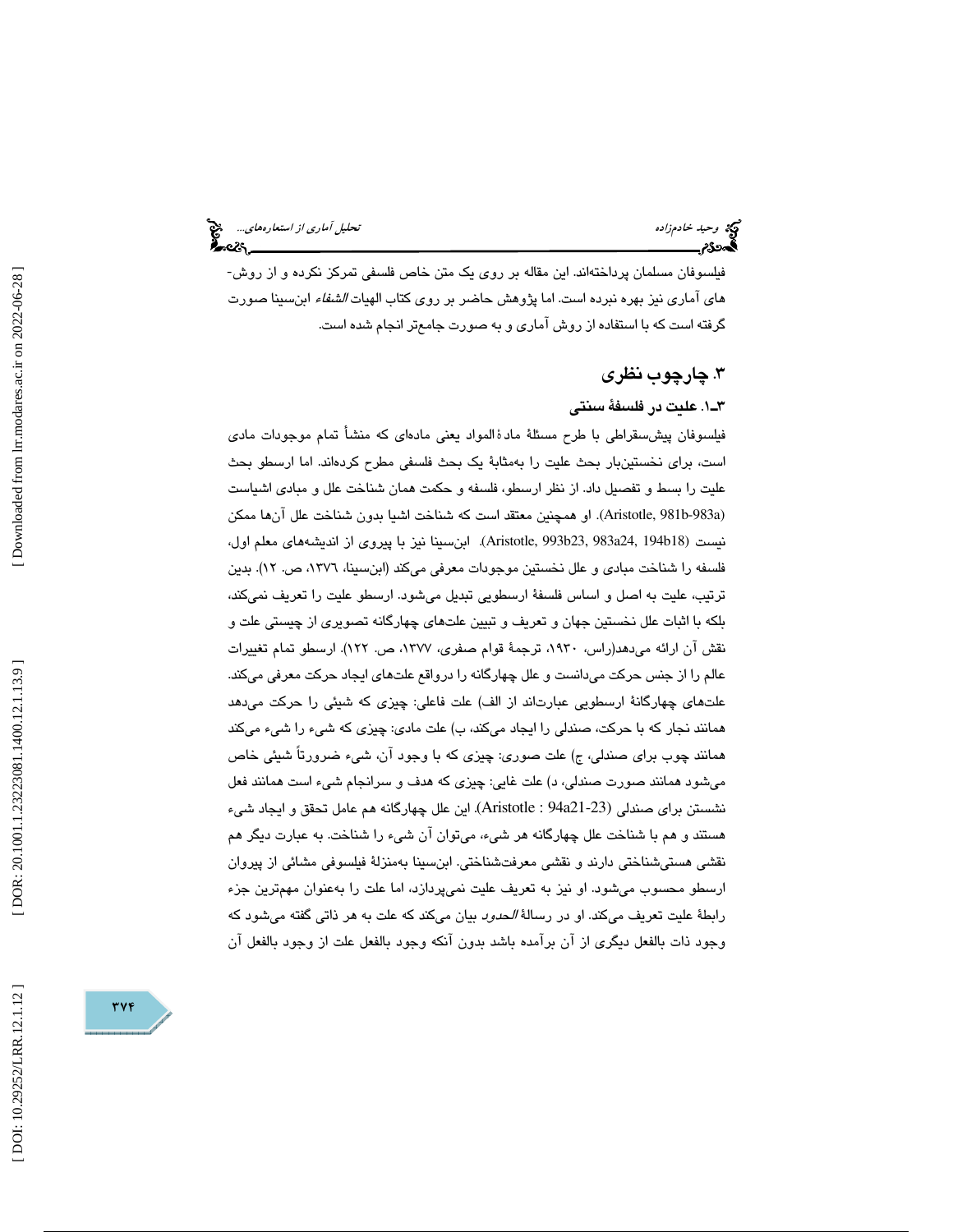### (پياپي 61)، فروردين و ارديبهشت 1400 جستارهاي زباني دورة ،12 شمارة 1

ديگري (معلول) برآمده باشد (ابنسينا، بي¤، ص. ١١٧). هر چند ابنسينا همانند ارسطو از علل چهارگانه نيز سخن ميگويد، اما نوع نگاه او به عليت تفاوت معناداري با نگاه ارسطويي مييابد. ابنسينا علل چهارگانه را به دو بخش علل وجود شيء و علل ماهيت شيء تقسيم ميكند. علت فاعلي و غايي، علل وجودي شيء محسوب ميشوند و علت مادي و صوري، علل ماهوي شيء هستند (ابنسينا، ،1381 ص. 265 .) در چنين نگاهي علت فاعلي ديگر عامل ايجاد حركت نيست، بلكه اعطاكنندة وجود به اشياست. بنابراين، ميتوان خلقت از عدم را بهعنوان باوري ديني، توجيه فلسفي كرد؛ خداوند را علت فاعلي جهان محسوب كرد كه وجود را به همة موجودات اعطا كرده است.

نگاه فلسفي به عليت تنها به نگاه ارسطويي و سينوي محدود نميشود، بلكه فلاسفه در طول تاريخ نظريات گوناگوني در باب عليت، اصول حاكم بر آن و انواع علت ارائه دادهاند. اما از آنجا كه مقالهٔ حاضر تنها به كتاب الهيات *الشفاء* ابن سينا ميپردازد، نگاه ارسطويي و سينوي به عليت در اينجا بهصورت اجمالي تبيين شد.

#### 2.ـ3 عليت از ديدگاه نظرية استعارة مفهومي

هر چند عليت در يك معناي عام هر گونه اثرگذاري يك شيء بر شيء ديگر است اما فلاسفه معمولاً بهواسطة تعريف علت و معلول، معرفي انواع علت و تبيين اصول حاكم بر عليت، تنها نوع يا انواع خاصي از اثرگذاري يك شيء بر شيء ديگر را بهعنوان عليت ميپذيرند. براي مثال، ارسطو با معرفي علتهاي چهارگانه درواقع نوعي حد و مرز جهت شناسايي عليت وضع كرده است و اگر عاملي خارج از علتهاي چهارگانه بر يك شيء اثر گذارد، از ديدگاه ارسطويي آن عامل بهعنوان علت حقيقي شيء محسوب نميشود. اما زبانشناسان شناختي همانند ليكاف و جانسون، ظهور و بروز رابطة عليت در زبان را بهمثابة عاملي مهم جهت تشخيص عليت ميپذيرند؛ هر گونه رابطهاي كه بهواسطة استعارههاي مفهومي عليت مفهومسازي شود، نوعي از عليت محسوب ميشود هر چند كه هيچ فيلسوفي آن رابطه را بهعنوان يكي از مصاديق عليت نپذيرفته باشد.

در حالي كه فلاسفه در تعريف عليت و معرفي انواع علت با يكديگر دچار اختلاف هستند و هر كدام از آنان بر درستي ديدگاه خويش و نادرستي ديدگاه ساير فلاسفه تأكيد دارند، از ديدگاه زبانشناسي شناختي، تمام توصيفات مختلف و متباين فلاسفه از عليت را ميتوان بهعنوان انواع

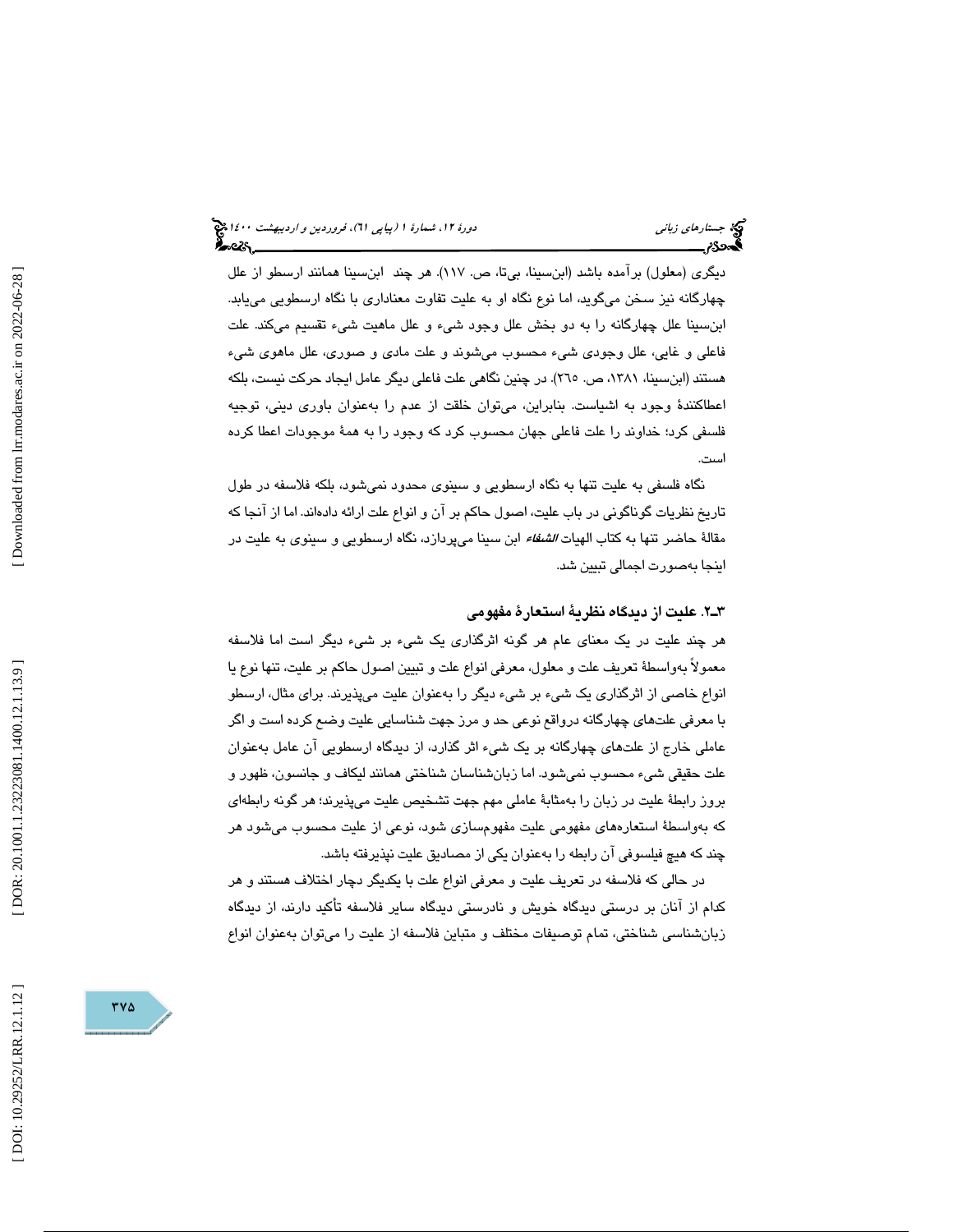عليت محسوب داشت و هر يك از ديدگاههاي مختلف فلاسفه را بهواسطة يك يا چند استعارة مفهومي تبيين و توجيه كرد (Lakoff & Johnson, 1999, p. 225). از طرفي ديگر بسياري اوقات فلاسفه و دانشمندان ميان عليت در حوزههاي گوناگون همانند عليت در فلسفه، علوم اجتماعي، رياضيات، فيزيك و شيمي و همچنين عليت در گفتار عرفي و روزمره تفاوت قائل ميشوند و براي هر كدام از اين حوزههاي مختلف، انواع خاصي از علت و اصول ويژهاي در عليت وضع ميكنند. اما از ديدگاه زبانشناسي شناختي، عليت در حوزههاي مختلف علم و فلسفه درنهايت با سازوكار شناختي واحد قابل تبيين و توجيه است. ليكاف و جانسون معتقدند نظريات گوناگون و مختلف دربارة عليت را درنهايت ميتوان در مقولة واحدي به نام مقولة عليت جاي داد. در ادامه ديدگاه آنان دربارة مقولة عليت را تبيين ميكنيم.

### ٣ـ٣. مقولهبندى<sup>٧</sup>عليت

هر مفهومي معمولاً جهت اشاره به يك دسته از اشياي واقعي يا انتزاعي بهكار ميرود. در نگاه سنتي دستهبندي اشيا براساس شرايط لازم و كافي صورت ميگيرد. به عبارت ديگر، هر مقولهاي از اشيا داراي شرايط لازم و كافي مخصوص به خود است. ويتگنشتاين 8 با تحليل معنايي واژة بازي» به نقد اين ديدگاه سنتي پرداخت و بحث شباهتهاي خانوادگي را مطرح كرد » ( ) 66-67 .pp 1978, ,Wittgenstein . كشف و معرفي چنين شرايط لازم و كافي براي بسياري Coleman & Kay, 1981, p. 43; Ballmer & از مقولهها تقريباً ممكن نيست ( ل (Brennenstuhl, 1981, p. 48). رُشْ' (1978) و لباو `` (1973) با انجام آزمايش\ماي مستقل از هم نشان دادند كه هر مقوله داراي يك پيشنمونه'' است كه بهترين عضو آن مقوله محسوب ميشود و ساير اشيا براساس مقايسه با آن پيشنمونه و براساس ميزان شباهت با پيشنمونه، عضوي از مقوله محسوب ميشوند. مقايسة اشيا با پيشنمونه نيازمند كشف مؤلفههاي پيش- نمونهاي است. مؤلفههايي كه بيشترين اهميت را در پيشنمونه دارند و اساس مقايسه با پيشنمونه محسوب ميشوند. البته كشف مؤلفههاي پيشنمونهاي مقولهها كار چندان سادهاي محسوب نمي شود (Armstrong & Gleitman, 1983, p. 272). زبان شناسان شناختي براي كشف سازوكار شناختي مقولهبندي، بيشترين توجه را به نحوة شكلگيري و گسترش پيشنمونهها اختصاص داده اند (Geeraerts, 1989, p. 603).

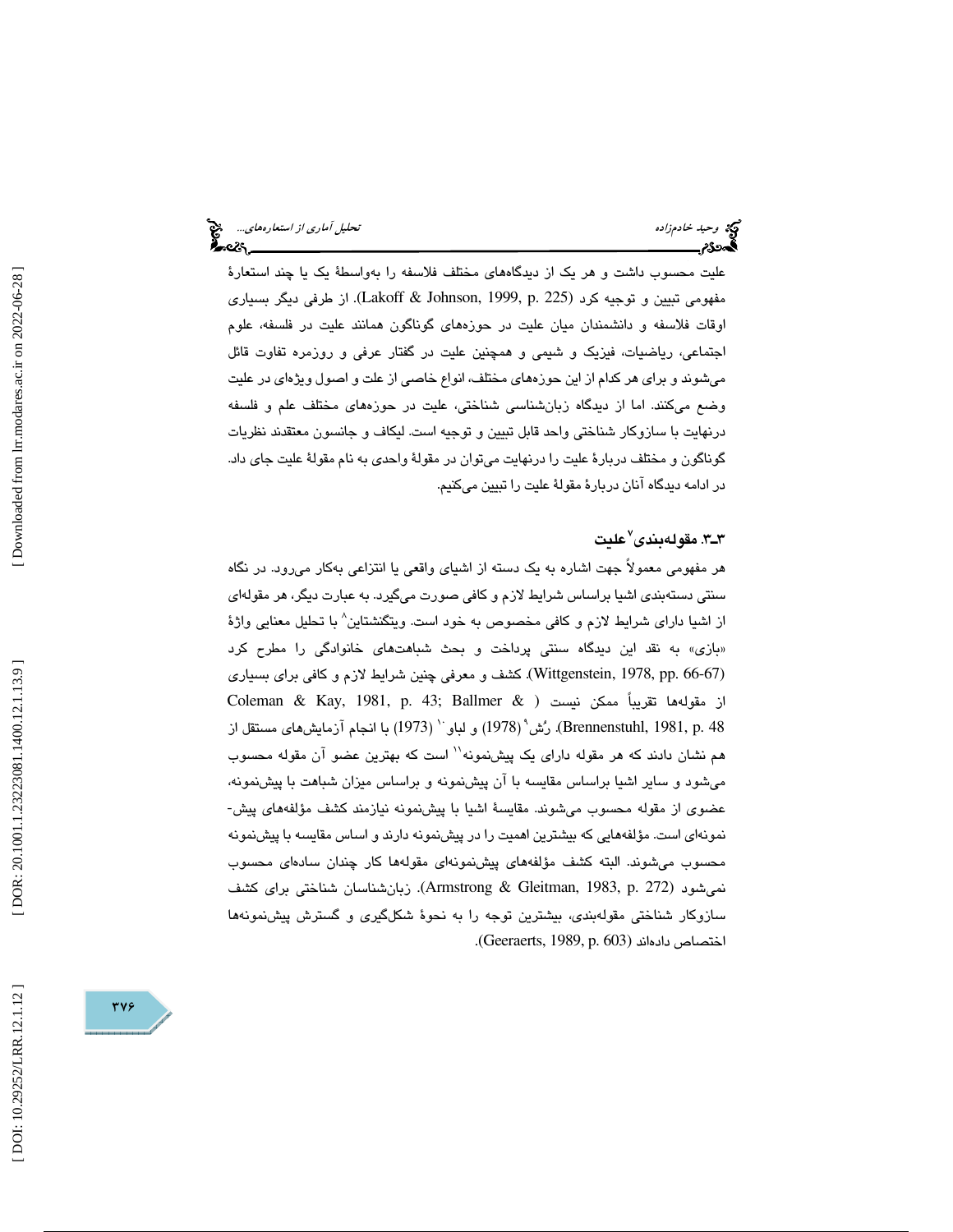### (پياپي 61)، فروردين و ارديبهشت 1400 جستارهاي زباني دورة ،12 شمارة 1

ليكاف و جانسون با پذيرش ديدگاه رش، گسترش و تعميم استعاري پيشنمونة عليت را مهم- ترين عامل شكلگيري مقولة عليت معرفي ميكنند (Lakoff & Johnson, 1980, p. 71). البته آنان معتقدند كه مقولة عليت علاوه بر پيشنمونه، داراي يك معناي تحتالفظي بسيار عام ولي فقير و نحيف نيز است.

مقولة عليت حاصل لايههاي شعاعي مختلفي است كه حول يك محور گسترش مييابند. در ادامه ميكوشيم كه اين لايههاي گوناگون را بهصورت اجمالي معرفي كنيم.

#### 1ـ3ـ3 . مفهوم تحتالفظي عليت 12

مفهوم تحتالفظي عليت معنايي بسيار عام است كه در ميان تمام مصداقهاي رابطة عليت مشترك است. اين معناي عام عبارت است از «علت يک عامل تعيينکننده براي يک وضعيت است». منظور از «وضعيت» در اين تعريف ميتواند يك حالت، تغيير، فرايند يا كنش باشد. چنين معنايي هر چند بر تمام نمونهها و اقسام رابطة عليت از فيزيك تا علوم اجتماعي و همچنين عليت فلسفي صادق است. با اين حال، اين معناي عام بسيار نحيف و فقير است؛ بدين معنا كه چنين تعريفي اطلاعات مهمي دربارة كيفيت و چگونگي رابطة عليت به ما نميدهد. به زعم ليكاف تنها نتيجهاي كه از اين تعريف ميتوان اخذ كرد، اين است كه «اگر علت غايب باشد و ما هيچ اطلاعات ديگرى نيز نداشته باشيم، ما نمي توانيم نتيجه بگيريم كه وضعيت حاصل شده است» ( Lakoff & Johnson, 1999,  $(p. 177)$ 

بديهي است كه بيان هر گونه ويژگي ديگر در باب رابطة عليت به معناي فراروي از اين معناي تحتالفظي است. بيشك فهم ما از رابطة عليت بسيار غنيتر از اين معناي تحتالفظي است. از همين روي، اين معناي تحتالفظي نميتواند بهصورت كامل مفهوم عليت را تبيين كند.

#### 2ـ3ـ3 . پيشنمونة عليت

پيشنمونهٔ عليت از ديدگاه ليكاف و جانسون عبارت است از «تغييرات فيزيكي در يک شيء توسط نيروي ارادي بدني بهواسطة تماس مستقيم بدن با شيء مذكور» ( ,Lakoff & Johnson, 1999 ) 177 .p بيشك آشكارترين نوع تغييرات فيزيكي نيز حركات مكاني محسوب ميشود. براي مثال، هيچ چيزي بهتر از حركت يك توپ بهواسطة برخورد با دست انسان نميتواند آشكارا رابطة

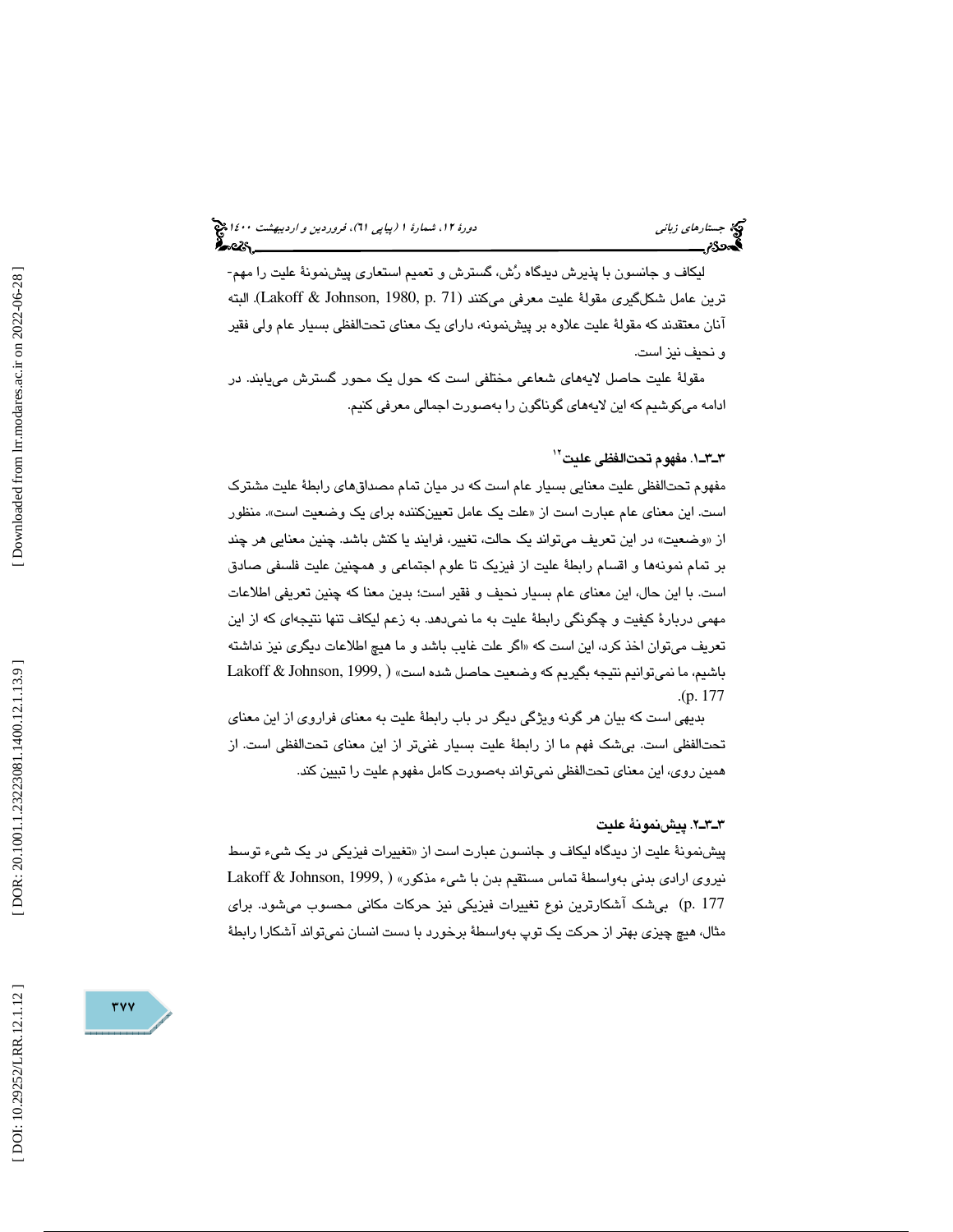عليت را در ذهن به تصوير بكشد. اين پيشنمونه را ميتوان محوريترين عضو مقولة عليت محسوب كرد. پيشنمونة عليت هر چند نسبت به مفهوم تحتالفظي عليت غناي بيشتري دارد، اما شكلگيري انواع مختلف عليت حاصل بسطها و توسعههاي معنايي است كه در اين پيشنمونه رخ ميدهد. بسط و توسعة معنايي عليت بهواسطة استعارههاي مفهومي رخ ميدهد.

4ـ3 . استعارههاي مفهومي عليت در ديدگاه ليكاف و جانسون

استعارة مفهومي به معناي مفهومسازي نظاممند يک حوزه از تجربهٔ بشر ـــ حوزهٔ مقصد ـــ بهواسطة حوزة ديگري از تجربة بشر ــ حوزة مبدأ ــ است. حوزة مقصد معمولاً انتزاعيتر از حوزة مبدأ است. به عبارت ديگر، هر مفهوم انتزاعي بهواسطة يك مفهوم كمتر انتزاعي فهم و توصيف ميشود. مفهوم عليت بهواسطة استعارههاي مفهومي گوناگوني بسط و توسعه مييابد. ليكاف و جانسون به تعدادي از اين استعارههاي مفهومي در آثار خويش اشاره ميكنند ( .Lakoff 1993, pp. 220-229; Lakoff & Johnson, 1980, pp. 69-76. هر چند آنان خود اذعان دارند كه تعداد استعارههاي مفهومي مرتبط با عليت بسيار بيش از موارد بيانشده است. اين استعارهها در آثار ليكاف و جانسون بهواسطة مثالهايي معرفي و تبيين شدهاند كه همگي متعلق به زبان انگليسي است. با اين حال بسياري از استعارههاي معرفيشده تنها مختص به زبان انگليسي نيست، بلكه ميتوان آنها را در زبانهاي ديگر همانند فارسي و عربي نيز مشاهده كرد. حضور اين استعارهها در زبانها و فرهنگهاي مختلف ميتواند شاهدي بر اين نكته باشد كه استعارههاي مفهومي تنها پديدهاي زباني و يا فرهنگي نيست، بلكه اين استعارهها در دستگاه شناختي انسان ريشه دارند (Lakoff & Johnson, 1980, p. 6; Olaf, 2002, p. 21). انتخاب و بكارگيري استعاره ( هاي مفهومي امور دلبخواهانه و تصادفي نيست ,Johnson & Lakoff ) 244 .p 2003, ، بلكه دستگاه شناختي انسان به گونهاي سازماندهي شده است كه عليت را در چارچوب چنين استعارههايي فهم ميكند.

مقالة حاضر ظرفيت معرفي تمام استعارههاي مفهومي معرفيشده توسط ليكاف و جانسون را ندارند. از همين روي، فقط به معرفي تعداد معدودي از اين استعارهها ميپردازيم. مثالهايي كه براي تبيين اين استعارهها استفاده شده است، ترجمة مثالهاي انگليسي نيست، بلكه مثالهاي مناسبي از زبان فارسي انتخاب شده است.

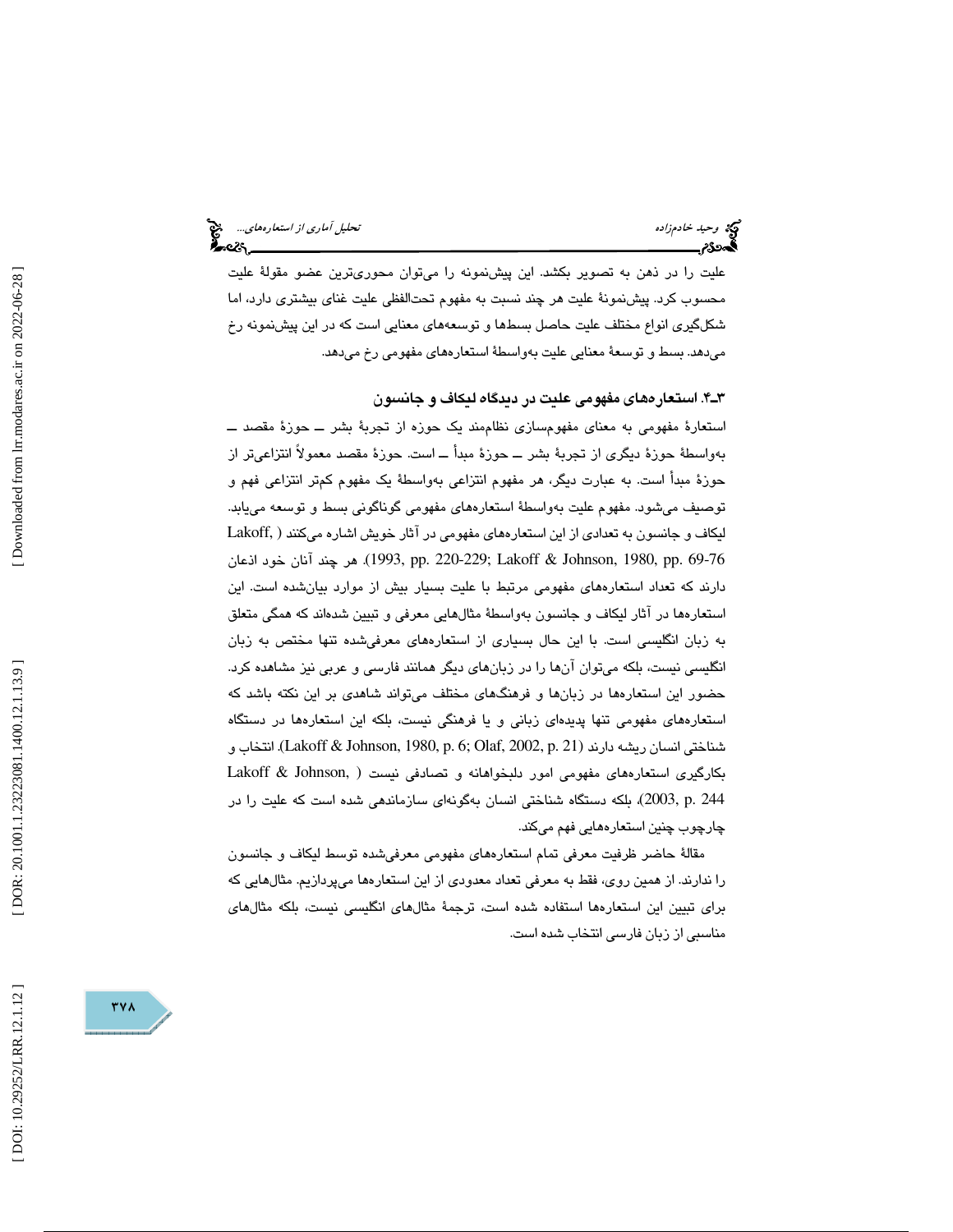### (پياپي 61)، فروردين و ارديبهشت 1400 جستارهاي زباني دورة ،12 شمارة 1

استعارههاي مفهومي عليت را به دو دسته تقسيم ميكنيم: الف) استعارههاي عليت مبتني بر استعارهٔ پايهٔ «علت نيروي فيزيكي است»: اين دسته از استعارهها بيشترين نزديكي را به پيشنمونهٔ عليت دارند. ب) استعارههاي عليت طبيعي: اين استعارهها مبتني بر ديدگاه ذاتگرايانه تقرير شدهاند.

1ـ4ـ3 . استعارههاي عليت مبتني بر استعارة پاية «علت نيروي فيزيكي است » استعارهٔ پايه<sup>۱۲</sup> «علت نيروي فيزيكي است» معمولاً در تركيب با استعارههاي ديگر ميتواند انواع گوناگوني از عليت را مفهومسازي كند.

1ـ1ـ4ـ3 . استعارة ساختار رويداد مبتني بر محل 14

اين استعارهٔ پيچيده°درواقع ساختارى را براى فهم حوادث و رويدادها ايجاد ميكند و علتها همواره بخش محوري و جداييناپذيري از هر حادثه و رويدادي هستند. اين استعارة پيچيده مركب از چند استعارة ساده و پايه است:

- حالتها مكانها هستند.
- تغييرات حركات هستند. •
- علتها، نيروهاي فيزيكي هستند. •
- عليت، يك حركت اجباري توسط يك نيرو است.
	- هدفها، مقاصد يك حركت هستند. •
	- روشها، مسيرهاي حركت هستند. •
	- مشكلات، موانع بر سر حركت هستند. •

براساس استعارهٔ پيچيدهٔ فوق، بسياري از حوادث و رويدادها قابل فهم مي شود ( Lakoff & . ) 179 .p 1999, ,Johnson جملات زير درواقع در چارچوب استعارة فوق قابل فهم و بيان است:

او به خوشبختي رسيده است (خوشبختي بهمثابة مكاني است كه ميتوان به آن رسيد).

مشكلات مادي او را به مرز جنون رسانده است (مشكلات مادي بهمثابة نيروي فيزيكي هستند كه فرد را در يك حركت اجباري به مرز جنون بهمثابة يك مكان كشانده است).

اعتياد او را به ورطة نابودي انداخته است (اعتياد بهمثابة يك نيروي فيزيكي سبب افتادن فرد به ورطة نابودي است).

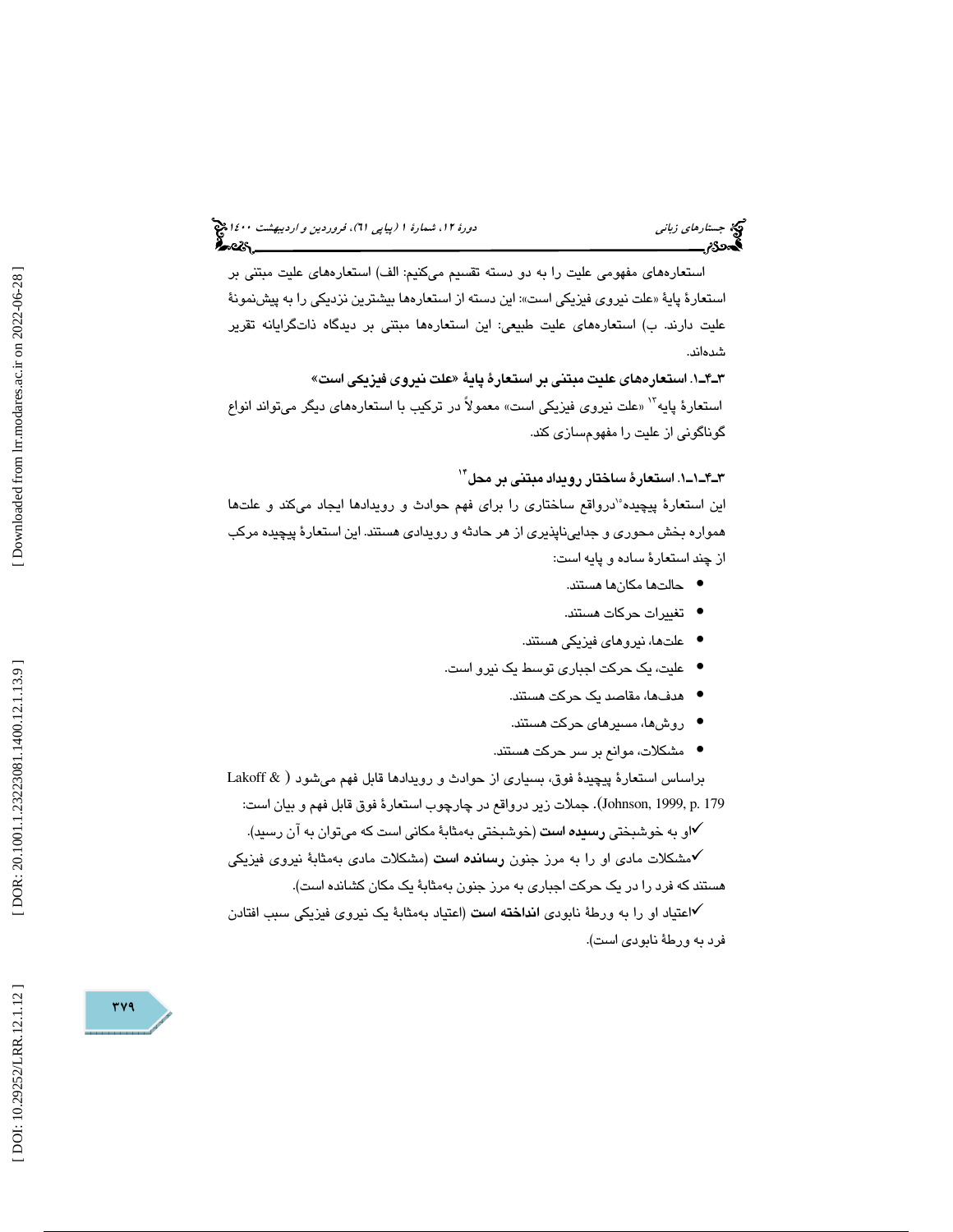# وحيد خادمزاده تحليل آماري از استعارههاي...

در چارچوب استعارة مذكور، علت بهمثابة يك نيروي فيزيكي سبب يك حركت اجباري ميشود. عليت نيز بهمثابة همين حركت اجباري فهم ميشود.

#### 2ـ1ـ4ـ3 . استعاره ساختار رويداد مبتني بر انتقال شيء 16

اين استعاره نيز همانند استعارة پيشين استعارهاي پيچيده و مركب است كه در توصيف ساختار رويدادها و حوادث بهكار ميرود:

- صفات، داراييها هستند. •
- عليت، انتقال داراييهاست (دادن يا گرفتن).
	- علتها، نيروهاي فيزيكي هستند.
		- اهداف اشياي مطلوب هستند. •
- رسیدن به یک هدف، بهدست آوردن شیء مطلوب است ( .Lakoff & Johnson, 1999, p

198

جملات زير حاوي استعارة فوق هستند.

من شور و اشتياق زيادي دارم (شور و اشتياق بهمثابة دارايي شخص است).

علاقه به تحصيل انگيزة زيادي به او داده است (علاقه به تحصيل بهمثابة نيرويي است كه نگيزة زيادي را به شخص منتقل كرده است. اين انگيزه بهمثابة دارايي شخص است). ا

مشكلات خانوادگي وقت زيادي از او گرفته است (مشكلات خانوادگي بهمثابة نيرويي است كه وقت شخص را كه بهمثابة دارايي او محسوب ميشود، از دست او خارج كرده است).

در چارچوب اين استعاره نيز علت بهمثابة يك نيروي فيزيكي فهم ميشود كه سبب انتقال داراييها ميشود، به عبارت ديگر علت عاملي است كه صفات شيء را بهمثابة دارايي معلول به او ميدهد و يا از او ميگيرد.

#### 2ـ4ـ3 . استعارههاي مفهومي مبتني بر عليت طبيعي 17

ذاتگرايي باوري رايج در فرهنگهاي مختلف است. براساس ذاتگرايي، هر شيئي داراي ذات<sup>۱۸</sup> خاص خويش است. اين ذات همان چيزي است كه هر شيئي را متعلق به نوع خاصي از اشيا مي- سازد. در همين چارچوب، هر شيئي داراي ويژگيهاي ذاتي و طبيعي خاص خود است. اين

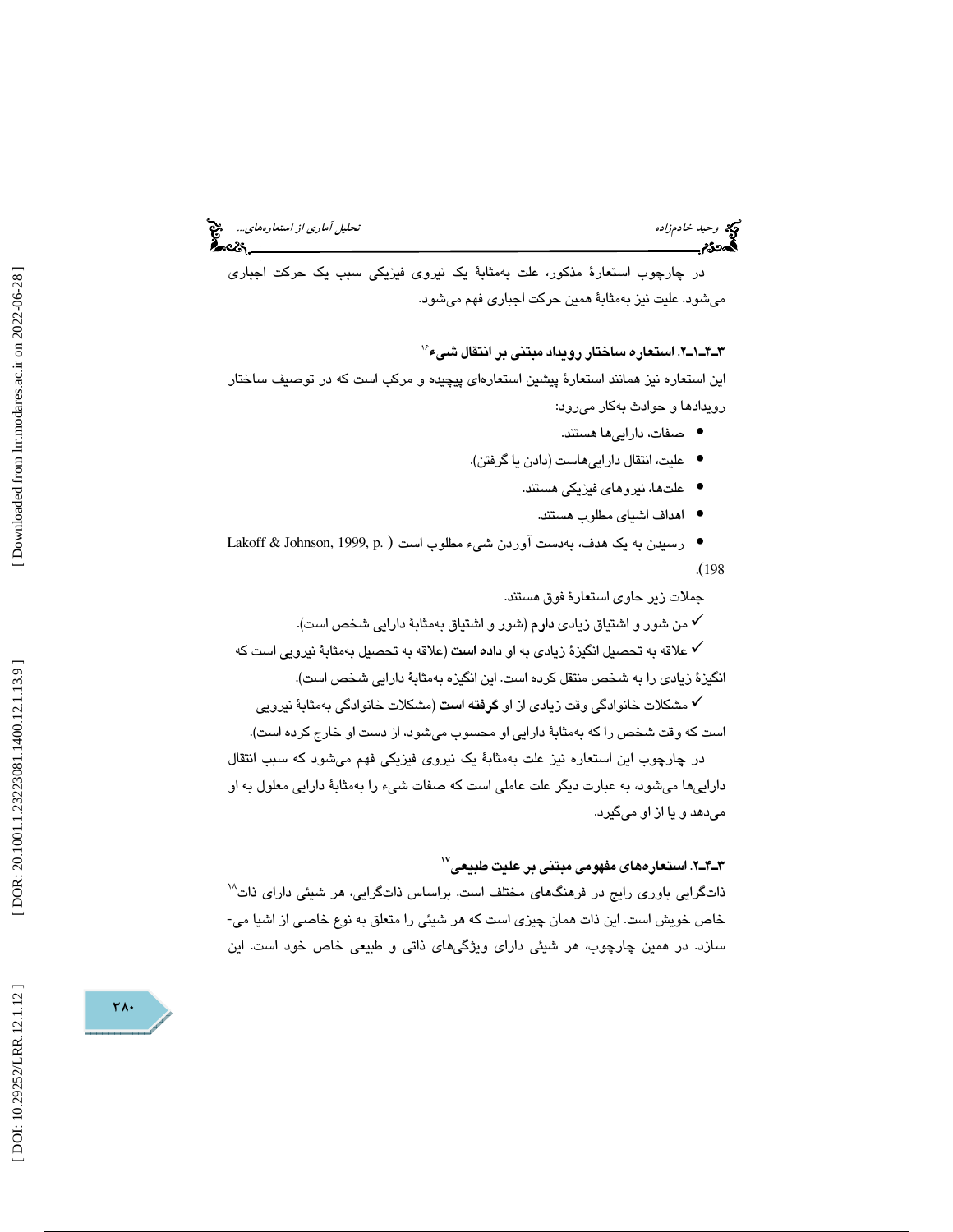(پياپي 61)، فروردين و ارديبهشت 1400 جستارهاي زباني دورة ،12 شمارة 1

ويژگيهاي ذاتي نيز به نوبة خود علتي براي رفتارهاي ذاتي و طبيعي آن شيء محسوب ميشوند. هر چند در فلسفة ارسطويي تنها اشياي طبيعي داراي ذات و اجزاي ذاتي محسوب ميشوند. اما در فرهنگهايي كه ذاتگرايي پذيرفته شده است، تقريباً تمام اشيا و پديدهها بهعنوان امور داراي ذات مفهومسازي ميگردند. ديدگاه ذاتگرايانه حتي به ساختارهاي زباني نيز سرايت كرده است. گزارههايی همانند «بچه است ديگر!»، «دختر است ديگر!» جملاتی مبتنی بر ديدگاههای ذاتگرايانه محسوب ميشود كه بچهها يا دختران را داراي ذات خاص به خود معرفي ميكنند. بدين ترتيب برخي از رفتارها براي كودكان يا دختران طبيعي محسوب ميشود. اين رفتارهاي طبيعي از ويژگيهاي ذاتي آنها نشئت گرفته ميشود. همچنين، گزارههايي كه يك ويژگي را بهصورت عام به يك دسته از انسانها يا موجودات نسبت ميدهند، همگي سازگار با ديدگاه ذاتگرایانه هستند؛ همانند «پرندگان پرواز میکنند»، «مادران فداکار هستند»، «پسران بازیگوش هستند»، و «نوجوانان حساس هستند» (Lakoff & Johnson, 1999, pp. 215-214).

برخي از استعارههاي عليت متناسب با عليت طبيعي محسوب ميشوند. اين دسته از استعاره- ها معمولاً از پيشنمونهٔ عليت دورتر محسوب ميشوند و استعاره «علت نيروي فيزيكي است» در اين دسته از استعارهها جايگاه محوري ندارد.

#### 1ـ2ـ4ـ3 . استعارة «علت منبع است »

در اين استعاره، علت بهمثابة منبعي مفهومسازي ميشود كه ويژگيها و رفتارهاي طبيعي شيء از اين منبع نشئت گرفته ميشود. در زبان فارسي حرف اضافه «از» در معناي تحتالفظياش جهت اشاره به يک منبع، مورد استفاده قرار ميگيرد (Lakoff & Johnson, 1999, p. 213).

> دروغ منبع تمام زشتيهاست. بحران اقتصا*دی* از رشد نقدينگي حاصل شده است.  $\checkmark$

#### 2ـ2ـ4ـ3 . استعارة «عليت حركت به سمت بيرون است »

در اين استعاره علت بهمثابة ظرفي مفهومسازي شده است كه آثار طبيعي شيء از آن خارج مي شود. اين استعاره را بايد حامل استعارهٔ «علت منبع است» نيز دانست. اين استعاره بهصورت زير قابل بيان است:

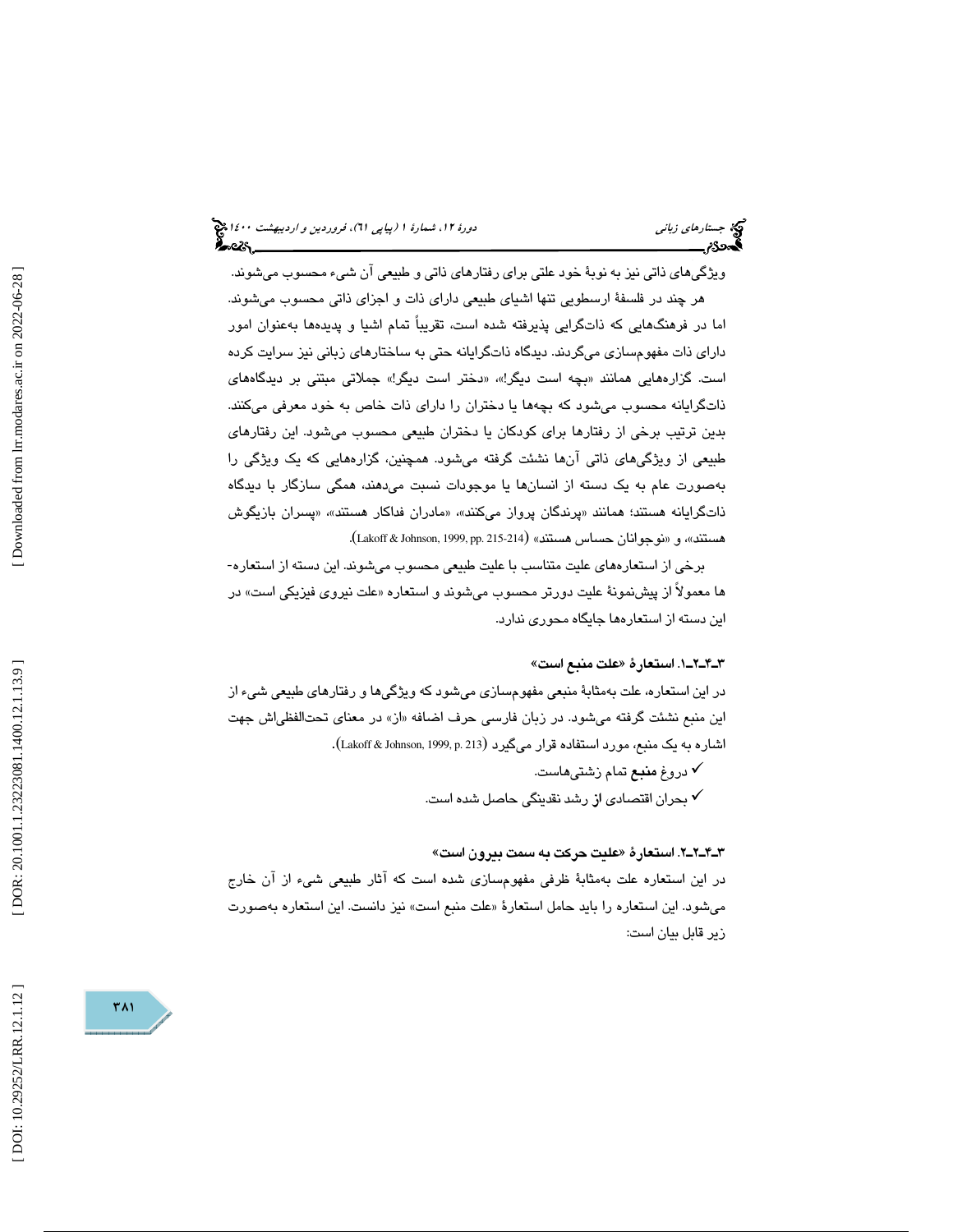وكيد وحيد خادمزاده استعارههاي... المجمع المتحدث التحليل آماري از استعارههاي... المجمع التحليل آماري از استعارههاي...<br>**تحمد عن التحليل التحليل التحليل التحليل التحليل التحليل التحليل التحليل التحليل التحليل التحليل التحليل** 

- عليت طبيعي حركت به سمت خارج است. •
- معلول شيء متحرك به سمت خارج است. •
- علت ظرفي كه حركت از آن آغاز ميشود (Lakoff & Johnson, 1999, p. 214). مثال هاي زير حاوي استعارة فوق است:
	- شبكههاي اجتماعي عامل بروز برخي از اختلالات روانشناختي هستند.
		- بيكاري گسترده از تعطيلي كارخانهها ظهور يافته است.

3ـ2ـ4ـ3 . استعارة «عليت حركت به سمت بالاست »

در اين استعاره علت بهمثابة مكاني فهم ميشود كه معلول از آنجا حركتش را به سمت بالا آغاز ميكند. بدين ترتيب عليت چيزي جز حركت به سمت بالا نيست. حرف اضافهٔ «از» جهت اشاره به علت است كه بهمثابة نقطة آغاز حركت به تصوير كشيده ميشود. اين استعاره بهصورت زير قابل بيان است:

- عليت حركت به سمت بالاست. •
- معلول شيئي است كه به سمت بالا حركت ميكند. •
- علت مكاني كه حركت از آن آغاز شده است (Lakoff & Johnson, 1999, p. 213). جملات زير حاوي اين استعاره هستند:
	- جنجالهاي زيادي از انتشار عكسهاي خصوصي او به پا خاست.
		- كاهش اعتماد اجتماعي از فسادهاي مالي گسترده بر ميخيزد.

### ۴. روش پژوهش

فلاسفة مسلمان به تبعيت از ارسطو ميان زبان شعر و زبان فلسفه تفاوت قائل بودند و بهكارگيري استعاره در فلسفه را ممنوع ميدانستند (Aristotle, 1404a). فارابي معتقد است كه كاربرد استعاره تنها در شعر و خطابه مجاز است و در فلسفه، كلمات جز در معنايي كه براي آن وضع شدهاند، به- كار نمي روند (فارابي، ١٩٧٠، ص. ١٦٤). ابنِسينا نيز بيان ميكند كه در زبان علمي، كلمات بايد مفهوم روشني داشته باشند، غيرمشترك و غيراستعاري باشند و لفظ با معنا مطابق باشد (ابنِسينا، ١٤٠٥ق، ج. ٤/صص. ١٩٩-٢٠٠). اما فرضيهٔ تحقيق حاضر آن است كه فلاسفهٔ مسلمان

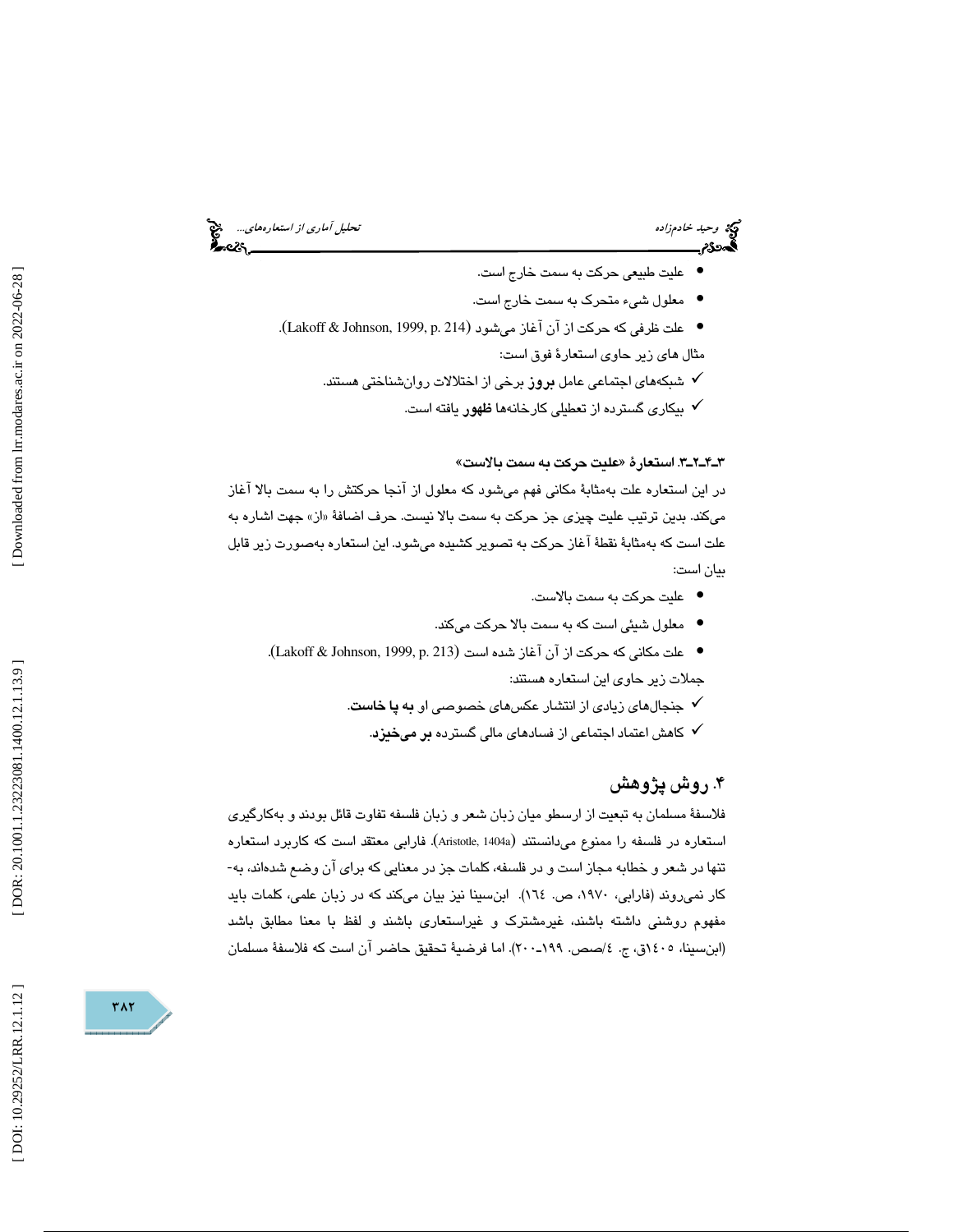در فهم و توصيف عليت از استعارهاي مفهومي گوناگوني بهره بردهاند. به زعم ليكاف و جانسون، بهكارگيري استعارههاي مفهومي اغلب بهصورت خودكار و ناآگاهانه رخ مي ( دهد & Lakoff . Johnson, 1999, p. 128 (

استعارهٔ مفهومی عبارت است از نگاشت<sup>۱۹</sup> نظاممند بين حوزههای مفهومی: يک حوزه از تجربة بشر كه انضمامي و عيني است ــ حوزة مبدأ ــ بر روي حوزة ديگري كه معمولاً انتزاعيتر است ــ حوزة مقصد ــ نگاشت ميشود( ) 203 .p 1993, ,Lakoff . هدف از اين پژوهش استخراج استعارههاي مفهومي عليت در بخش الهيات كتاب الشفاء ابنسيناست. روشهاي گوناگوني براي استخراج استعارههاي مفهومي از يك متن پيشنهاد شده است. برخي پژوهشگران با مطالعة كامل متن، استعارههاي موجود در متن را بهصورت دستي شناسايي و استخراج ميكنند. اين روش بسيار وقتگير است و تنها در متون كوتاه قابليت اجرا دارد. اما استفاده از روشهاي خودكار و ماشيني معمولاً يا بەواسطۀ جستوجو و استخراج كليدواژگان مربوط به حوزۀ مبدأ يا حوزۀ مقصد و يا بهصورت تركيبي از هر دو صورت ميگيرد. هر كدام از اين روشها معايب خاص خويش را دارد (2-2 .Stefanowitsch, 2006, pp ). استفاده از كليدواژگان حوزهٔ مقصد در پژوهش حاضر فاقد كارايي لازم است. حوزة مقصد استعارههاي مفهومي مذكور شامل واژگان «علت»، «سبب»، «معلول» و «عليت» و واژگان مترداف آنها خواهد بود. با وجود آنكه متن الهيات الشفاء مملو از توصيف روابط علّي است، اما واژگان مذكور داراي فراواني زيادي در اين متن نيستند و در بيشتر موارد روابط علّي بدون استفاده از واژگان مذكور توصيف شدهاند. از همين روي، پژوهش حاضر به كمك جستوجو و شناسايي كليدواژگان حوزة مبدأ صورت گرفته است. اما اين شيوة پژوهش زماني قابل اجراست كه داراي اطلاعاتي پيشيني در باب واژگان حوزة مبدأ باشيم. در اين پژوهش با الهام از استعارههاي مفهومي معرفيشده توسط ليكاف و جانسون، و همچنين اطلاعات كيفي در باب توصيفات گوناگون عليت در اين متن، مجموعهاي از كليدواژگان حوزة مبدأ شناسايي شد. سپس اين كليدواژگان دستهبندي شد و تعلق هر كدام از آنها به استعارههاي مفهومي عليت تثبيت گرديد. كليدواژگان حوزة مبدأ درواقع ريشههاي لغوياي هستند كه هر كدام مشتقات فراواني دارند. براي استخراج دادههاي آماري تمام مشتقات يك ريشة خاص در متن الهيات *الشفاء* شناسايي شده است. استخراج اين دادهها به كمک نرمافزار «كتابخانهٔ حكمت » ميسر شده است. اين نرمافزار ميتواند با دقت زيادي مشتقات ريشههاي مختلف را اسلامي 2

٣٨٣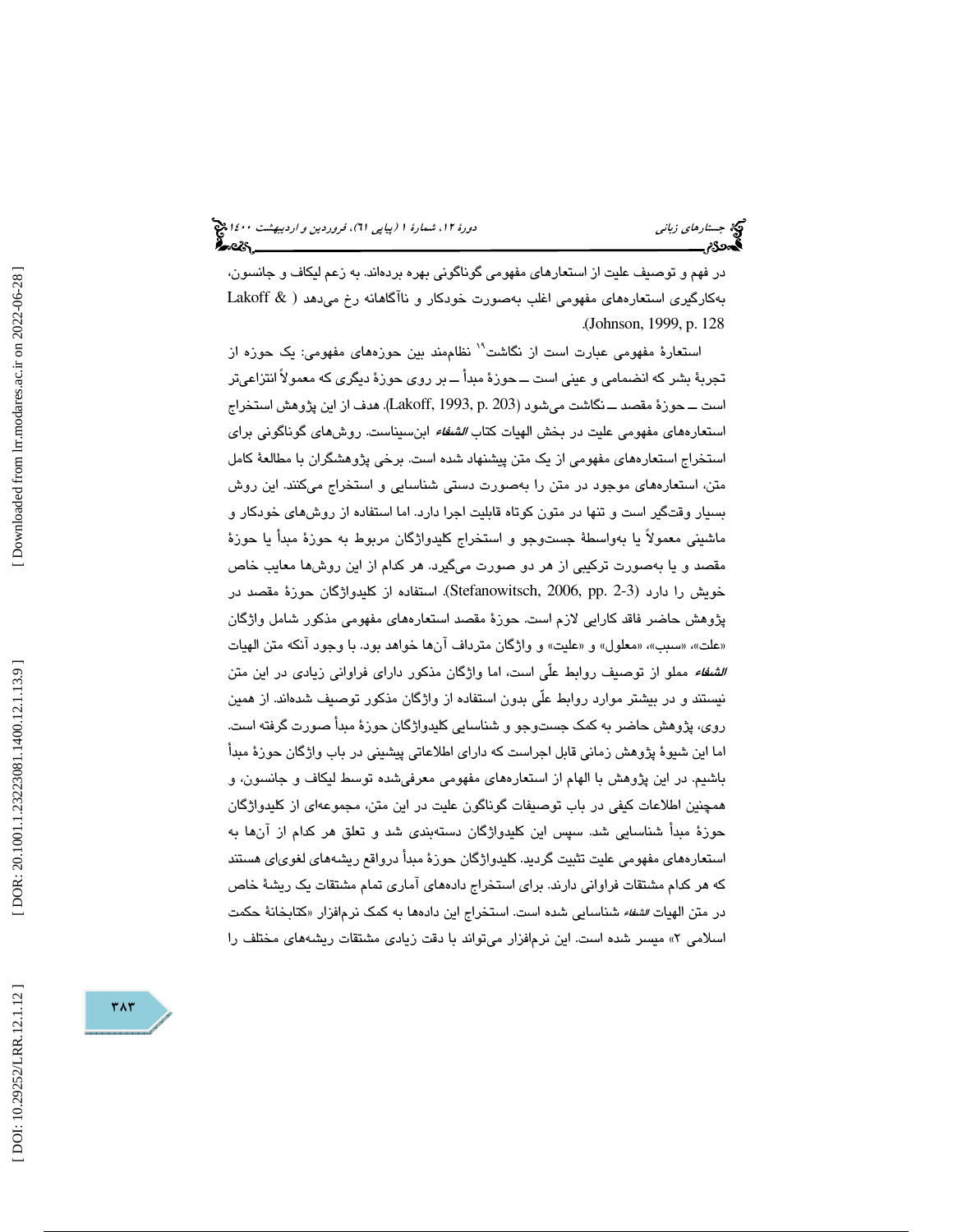شناسايي كند. در اين نرم|فزار كتاب *الإلهيات من كتاب الشفاء* با تحقيق و تصـحيح حسـن(ادهٔ آملي بهعنوان متن مرجع، مورد استفاده قرار گرفته است. اما رابطة ميان حوزة مبدأ و مقصد در استعارههاي مفهومي، رابطهاي يكطرفه است. بدين معنا كه هر واژهاي كه متعلق به حوزة مبدأ است لزوماً جهت توصيف استعاري حوزة مقصد بهكار نرفته است. از همين روي در مرحلة بعد، با بررسي تك تك مشتقات يك ريشه، مواردي را كه واژگان مذكور جهت مفهومسازي استعاري رابطة عليت بهكار رفته، شناسايي شده است. بدين ترتيب فراواني واژگان متعلق به هر ريشه در كاربرد استعاريشان در توصيف عليت استخراج شده است. حوزة مبدأ هر يك از استعارههاي مفهومي عليت بهواسطة چند ريشة لغوي و مشتقات آنها در متن حضور و بروز مييابند. با تجميع فراواني واژگاني كه به حوزة مبدأ يك استعارة مفهومي خاص تعلق دارند، فراواني كاربرد آن استعارة مفهومي خاص محاسبه شده است. در اين پژوهش ميزان نقش و اهميت هر كدام از استعارههاي مفهومي عليت بهواسطة محاسبة ميزان فراواني كاربرد آن استعاره در متن الهيات *الشفاء* مشخص شده است.

#### ۵. استعار *مه*ای مفهومی علیت در الهیات *الشفاء*

 ابنسينا يكي از بزرگترين فيلسوفان مسلمان محسوب ميشود. كتاب الشفاء مهمترين و جامعترين كتاب فلسفي ابنسيناست. كتاب الشفاء داراي بخشهاي زير است: منطق، طبيعيات، رياضيات و الهيات. بخش الهيات كتاب الشفاء درواقع معادل بخش متافيزيك در آثار ارسطو است. به متافيزيك معمولاً فلسفة اولي، مابعدالطبيعه و يا الهيات گفته ميشود. فيلسوفان مسلمان همگي معتقدند بودند كه الهيات يا فلسفه اولي مهمترين بخش علم و دانش است. اين كتاب به زبان عربي نگاشته شده است. بنابراين كشف و معرفي استعارههاي مفهومي در اين كتاب نيازمند تحليل معنايي واژگان عربي است كه جهت توصيف عليت در اين كتاب مورد استفاده قرار گرفتهاند. استعار ههاي مفهومي عليت در الهيات *الشفاء* را به دو بخش تقسيم مي كنيم: الف) استعار ههاي مفهومي مبتني بر استعارهٔ پايه «علت نيروي فيزيكي است» و ب) استعارههاي مفهومي مبتني بر عليت طبيعي.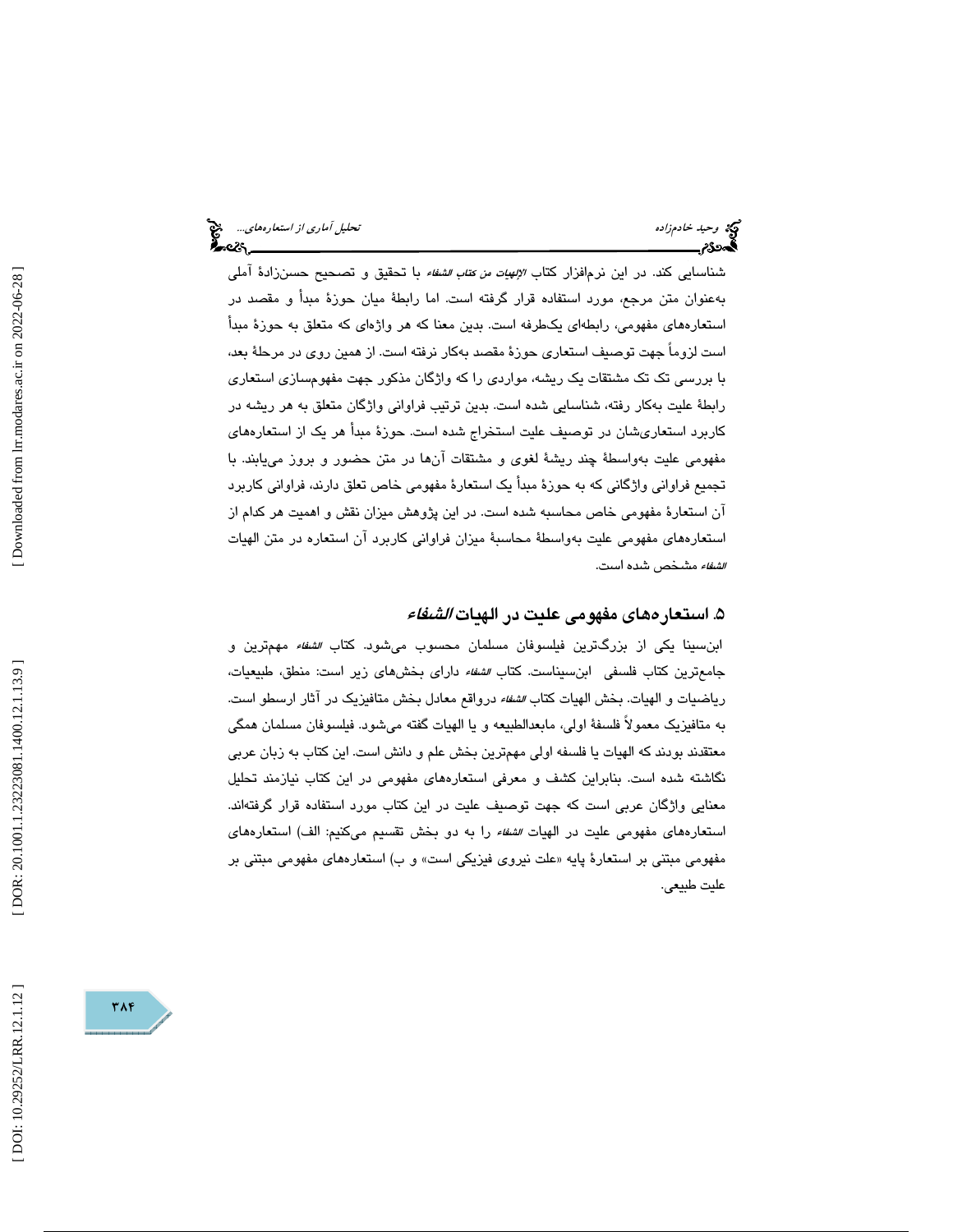(پياپي 61)، فروردين و ارديبهشت 1400 جستارهاي زباني دورة ،12 شمارة 1

1ـ5 . استعارههاي مفهومي مبتني بر استعارة پايه «علت نيروي فيزيكي است » 1ـ1ـ5 . استعارة «عليت انتقال داراييهاست »

واژگاني حاوي اين استعاره هستند كه در معناي تحتالفظيشان به عمل دادن يا گرفتن بازميگردند. مشتقات ريشههاي «عطو»، «وهب» و «فيد» حاوي اين استعاره هستند. «عطو» و «وهب» در معناي تحتالفظي شان به معناي «بخشيدن»، «تقديم كردن» و «هديه دادن» هستند. «فيد» نيز در معناي تحتالفظي|ش به معناي «سود و فايده رساندن» است. هر سه اين واژگان در معناي تحتالفظيشان به نوع خاصي از دادن اشاره دارند كه شيء دادهشده امري ارزشمند است، ي كه اهداي شيء به گيرنده نوعي پاداش و هديه محسوب ميشود و فايده و سودي بهگونها نصيب گيرنده ميشود. هنگامي كه چنين واژگاني در كاركرد استعاريشان جهت توصيف عليت متافيزيكي مورد استفاده قرار ميگيرند، بيشك اين معناي تحتالفظيشان در فهم عليت متافيزيكي نقشي مهم ايفا ميكند. چند نمونه از جملات حاوي اين استعاره در ادامه آمده است:

فإن العلل المعطية للوجود أكمل وجودا (ابنسينا، ،1376 ص. 441 .)

عللي كه اعطا كنندة وجود هستند، داراي وجودي كاملتر هستند.

الفاعل العلة التى تفيد وجودا مباينا لذاتها (ابنسينا، ،1376 ص. 257 .)

فاعل علتي است كه وجودي مغاير با ذات خويش را ميبخشد.

إذا استعد نال الصورة من واهب الصور (ابنسينا، ،1376 ص. 446 .)

هرگاه استعدادش را يافت، به صورتي از جانب واهبالصور (بخشندة صورتها) دست مييابد.

#### 2ـ1ـ5 . استعارة «عليت ساختن است »

ساختن در معناي تحتالفظياش به معناي اعمال نيروي فيزيكي مستقيم به يك يا چند شيء است بهگونهاي كه آنها را به يك نوع جديدي از اشيا تبديل سازد. همانند ساختن يك صندلي توسط نجار كه حاصل اعمال نيرو و ايجاد تغييرات در اجسامي همانند چوب و فلز است. اما ساختن ميتواند به شكل استعاري براي مفهومسازي انواع عليت انتزاعي نيز بهكار گرفته شود. همانند:

بحران های مالی <mark>ساخت</mark>هٔ دست بشر امروزی هستند ( .Lakoff & Johnson, 1999, p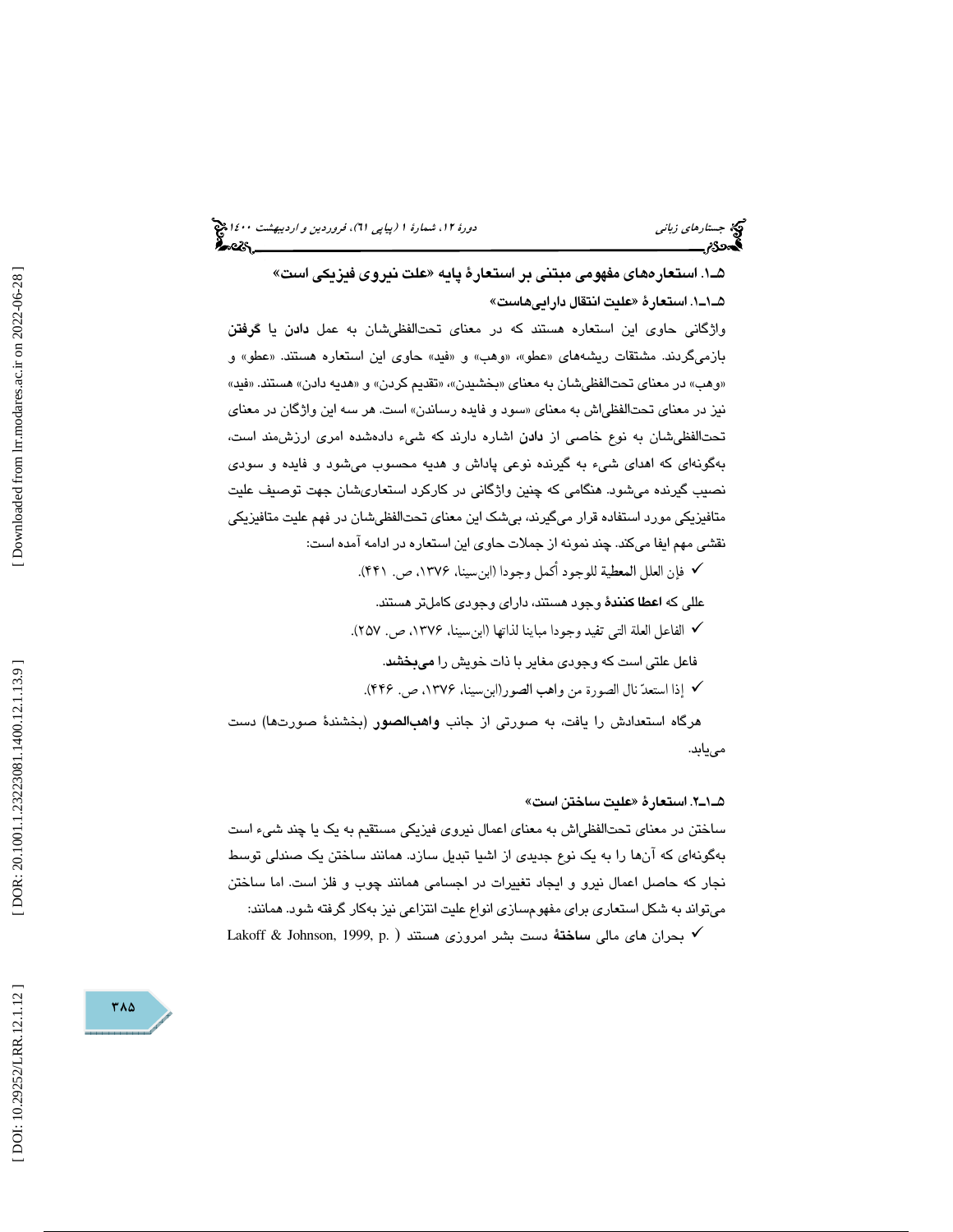وكي وحيد خادم زاده تحليل آماري *از استعارههاي...*... وحيد خادم زاده تحليل آماري *از استعارههاي...*... وحيد المتح<br>**تحمد دي المتحد المتحد المتحد المتحد المتحد المتحد المتحد المتحد المتحد المتحد المتحد المتحد المتحد المتحد ا** 

. 208 (

در الهيات *شفا* از مشتقات ريشههاي «جعل» و «صنع» براي توصيف عليت متافيزيكي استفاده شده است. اين دو واژه در معناي تحتالفظيشان به عمل «ساختن» اشاره دارند. جملات زير از الهيات شفا حاوي اين استعاره است:

أما الممكن الوجود، . . . و هو أنه يحتاج ضرورة إلى شىء آخر يجعله بالفعل موجودا (ابنسينا، ، ۱۳۷۶ ص.  $\cdot$ ۶۰ $\cdot$ 

اما ممكنالوجود، . . . و آن ضرورتا نياز به شيء ديگري دارد كه بالفعل آن را موجود سازد . أن لهم صانعا واحدا قادرا، و أنه عالم بالسر و العلانية( همان، ص. 489 .) براي آنها سازنده واحد قادري است كه آگاه به اسرار و نشانههاست.

#### 3ـ1ـ5 . استعارة «عليت برجاي گذاشتن نشانه و اثر است »

در جهان فيزيكي، اشيا ميتوانند نشانه و اثري در يكديگر ايجاد كنند. ايجاد نشانه و اثر معمولاً همراه با اعمال يك نيروي فيزيكي است. اعمال يك نيرو سبب نفوذ به رويه و پوستة شيء ميشود و بدين ترتيب تغييري را در ظاهر و پوستة شيء ايجاد ميكند. چنين اتفاقي گونهاي از عليت فيزيكي محسوب ميشود. با اين حال، چنين تصويري از اثرگذاري علّي ميتواند در مفهومسازي استعاري عليت متافيزيكي بهكار آيد. اين استعاره به شكل زير قابل تبيين است:

- عليت برجاي گذاشتن اثر و نشانه است. •
- معلول نشانه و اثر برجاي گذاشتهشده است.
	- علت نيروي فيزيكي ايجادكنندة اثر است. •

مشتقات ريشهٔ «أثر» حاوي اين استعاره هستند. جملهٔ زير نمونهاي از استعارهٔ مذكور در الهيات شفا است:

الذى يؤثر غيره فى وجوده فلا يكون واجبا وجوده فى ذاته ( همان، ص. .)50

هر شيئي كه غير او در وجودش مؤثر است، وجودش واجب و ضروري في ذاته نخواهد بود.

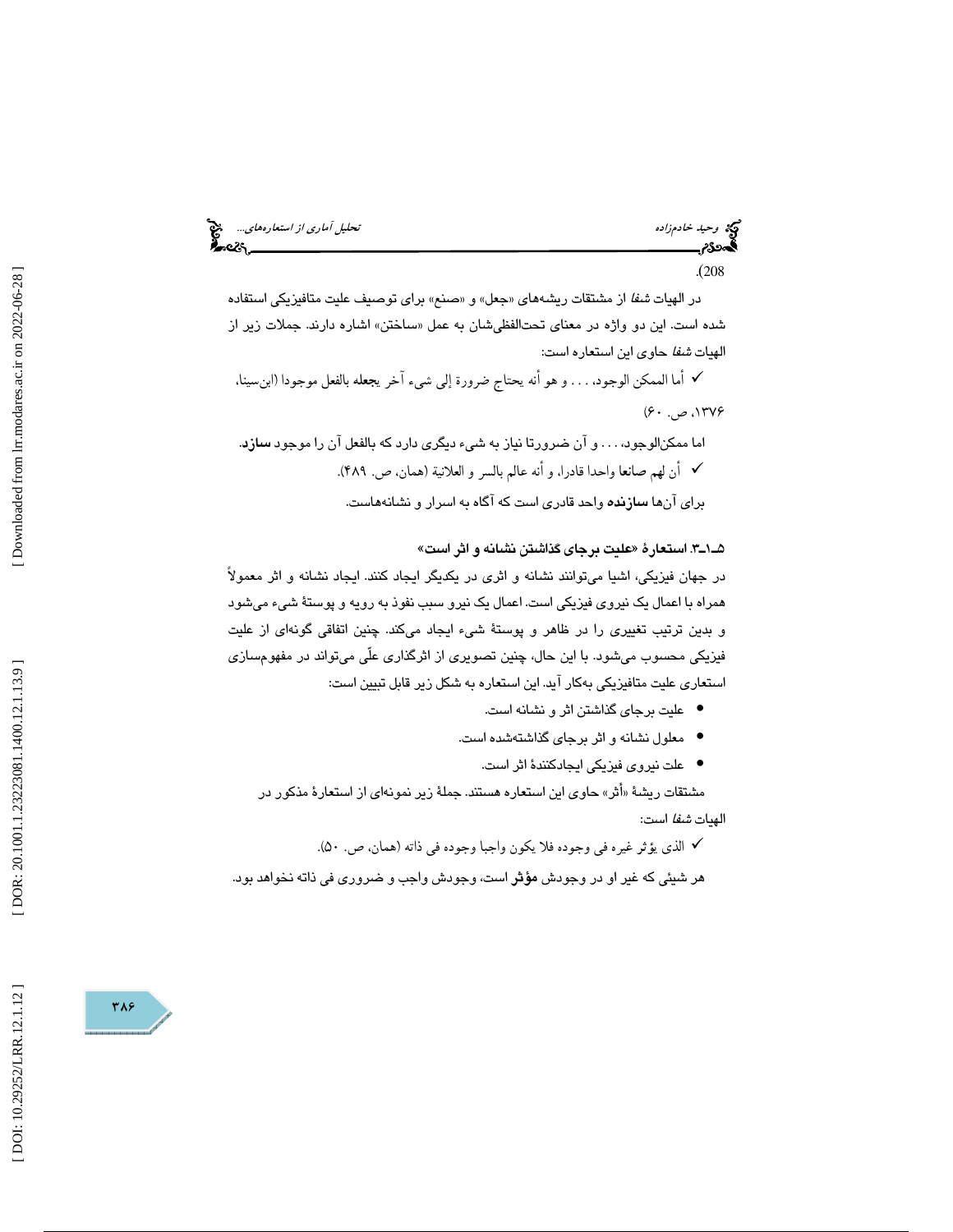(پياپي 61)، فروردين و ارديبهشت 1400 جستارهاي زباني دورة ،12 شمارة 1

#### 2ـ5 . استعارههاي مفهومي مبتني بر عليت طبيعي

1ـ2ـ5 . استعارة «عليت حركت به سمت خارج است » در چارچوب اين استعاره، واژگاني قرار ميگيرند كه در معناي تحتالفظيشان به حركت به سمت خارج اشاره دارند. مشتقات ريشههاي «صدر»، «نشأ» و «فيض» حامل استعارهٔ مذكور هستند. هر سه واژه در معناي تحتالفظيشان به معناي «خارج شدن» و «بيرون آمدن» هستند. هر چند «فيض» تفاوت ظريفي با دو واژهٔ ديگر دارد. «فيض» به معناي « بيرون زدن و جاري شدن مايع» است. در ضمن اين بيرون زدن مايع معمولاً ناشي از پر شدن و لبريز شدن ظرف حاوي مايع است. چند نمونه از جملات حاوي اين استعاره از كتاب الهيات شفا به قرار زير است:

و فاعل الكل بمعنى أنه الموجود الذى يفيض عنه كل وجود فيضانا مباينا لذاته( همان، ص. 434 .) فاعل همة موجودات به معناي موجودي است كه كل وجودها از او لبريز مي گردند، لبريزشدني به صورت مغاير با ذاتش.

وجوده بعد ليس مطلق كان صدوره عن العلة ذلك الصدور إبداعا( همان، ص. 268 . ) وجودش بعد از عدم مطلق، همان صدورش از علتش به صورت صدور ابداعي است. ∕ قد رتبوا العدد و إنشاءه من الوحدة (همان، ص. ٢٢٣). اعداد ترتيب مي يابند و از واحد نشئت مي گيرند.

2ـ2ـ5 . استعارة «عليت اساس و پايه قرار گرفتن است »

يكي از متداولترين واژگاني كه در توصيف رابطهٔ عليت متافيزيكي در الهيات *شفا* مورد استفاده قرار گرفته است، مشتقات ناشيشده از ريشهٔ «قوم» است. «قوم» در معناي تحتالفظياش به معناي «بلند شدن»، «راست ايستادن» و «برخاستن» است. اين واژه به نوع خاصي از برخاستن اشاره دارد؛ برخاستني همراه با استحكام و پايداري. چنين برخاستني نيازمند پايه و اساسي است كه شيء بر آن استوار و مانع كج شدن و تزلزل شيء برخاستهشده شود. از همين روي «قُوام» هم به معناي حالت راست و ايستادگي و هم به معناي پايه و نگهدار شيء است. اين واژه در چارچوب استعارة مفهومي زير جهت توصيف عليت متافيزيكي مورد استفاده قرار ميگيرد:

علت پايه و اساس يك شيء برخاسته است. •

Downloaded from lrr.modares.ac.ir on 2022-06-28

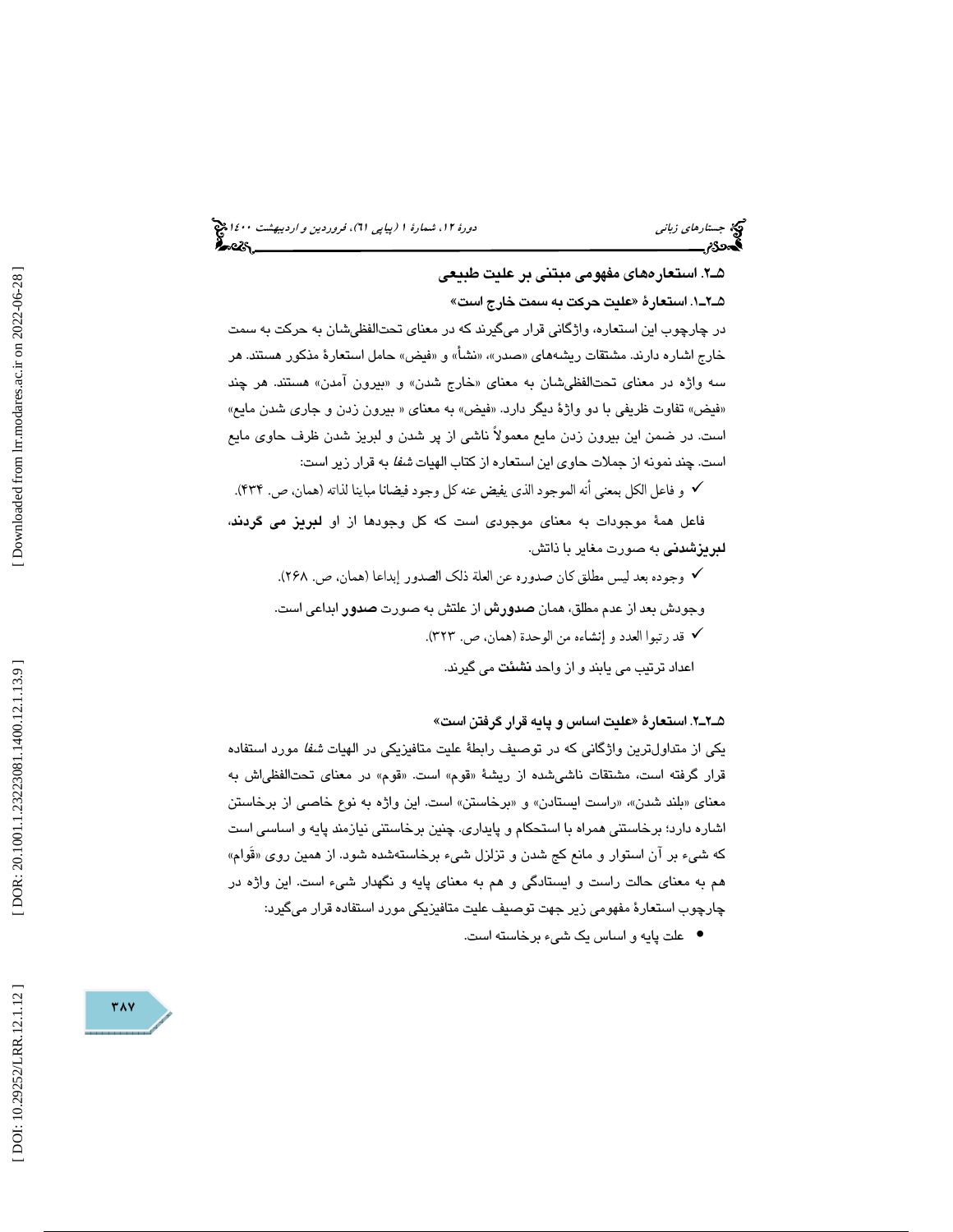وحيد خادمزاده تحليل آماري از استعارههاي...

- معلول، شيء برخاسته و قائم به پايه و اساس است. •
- عليت اساس و پاية يك شيء برخاسته قرار گرفتن است. •

در ديدگاه ابنسينا ماده و صورت معمولاً بهعنوان علل قوام شيء توصيف ميشوند (ابنِسينا، ١٣٧٩، ص. ٤٩٧؛ همان، ١٣٨١، ص. ٢٠٠). چنين توصيفي از علل مادي و صوري در ديدگاه ديگر فلاسفهٔ مسلمان نيز رايج و متداول است (صدرالدين شيرازي، ١٣٦٨، ج. ١/ص. ٢٦، ٤٤٥؛ صدرالدين شيرازي، ١٣٦٠، ص. ٤٥٢؛ طباطبايي، ١٤١٦ق، ص. ١٥٨). گزارهٔ زير حاوي اين استعاره است:

 إنا نعنى بالعلة الصورية العلة التى هى جزء من قوام الشىء، يكون بها الشىء هو ما هو بالفعل و بالعنصرية العلة التى هى جزء من قوام الشىء، يكون بها الشىء هو ما هو بالقوة (ابنسينا، ،1376 ص.  $(70V)$ 

منظور ما از علت صوري، علتي است كه جزئي از قوام شيء هستند كه بهواسطة آن جزء، شيء بالفعل ميشود و منظور از علت عنصري، علتي است كه جزء قوام شيء است كه بهواسطة آن جزء، شيء امري بالقوه است.

در چارچوب اين استعاره، علت مادي و صوري هر شيئي بهعنوان پايه و اساس آن شيء مفهومسازي ميشود.

#### 3ـ2ـ5 . استعارة «علت نقطة آغاز است »

همانگونه كه در بخشهاي قبلي مقاله ذكر شد در استعارههاي ساختاررويداد معمولاً هر رويداد و تغييري را بهمثابة نوعي از حركت مفهومسازي ميكنند و علت را بهمثابة يك نيروي فيزيكي كه سبب حركت اجباري شيء از نقطهاي به نقطة ديگر ميشود. در چنين تصويري نوعي همبستگي ميان اعمال نيرويي كه عامل حركت است و نقطة شروع حركت وجود دارد. اين همبستگي پايه و اساس استعارهاي است كه علت را بهمثابة نقطة آغازين حركت مفهومسازي مي ( كند & Lakoff ) 213 .p 1999, ,Johnson . براي مثال:

تأسيس دانشگاهها نقطة آغاز تغييرات اجتماعي و سياسي گسترده در كشور بود.

فلاسفهٔ مسلمان از مشتقات ریشهٔ «بدأ» به معنای «آغاز کردن» و «شروع کردن» جهت توصيف رابطهٔ عليت و همچنين از واژهٔ «مبدأ» به معناي «نقطهٔ آغاز» جهت توصيف علت بهره

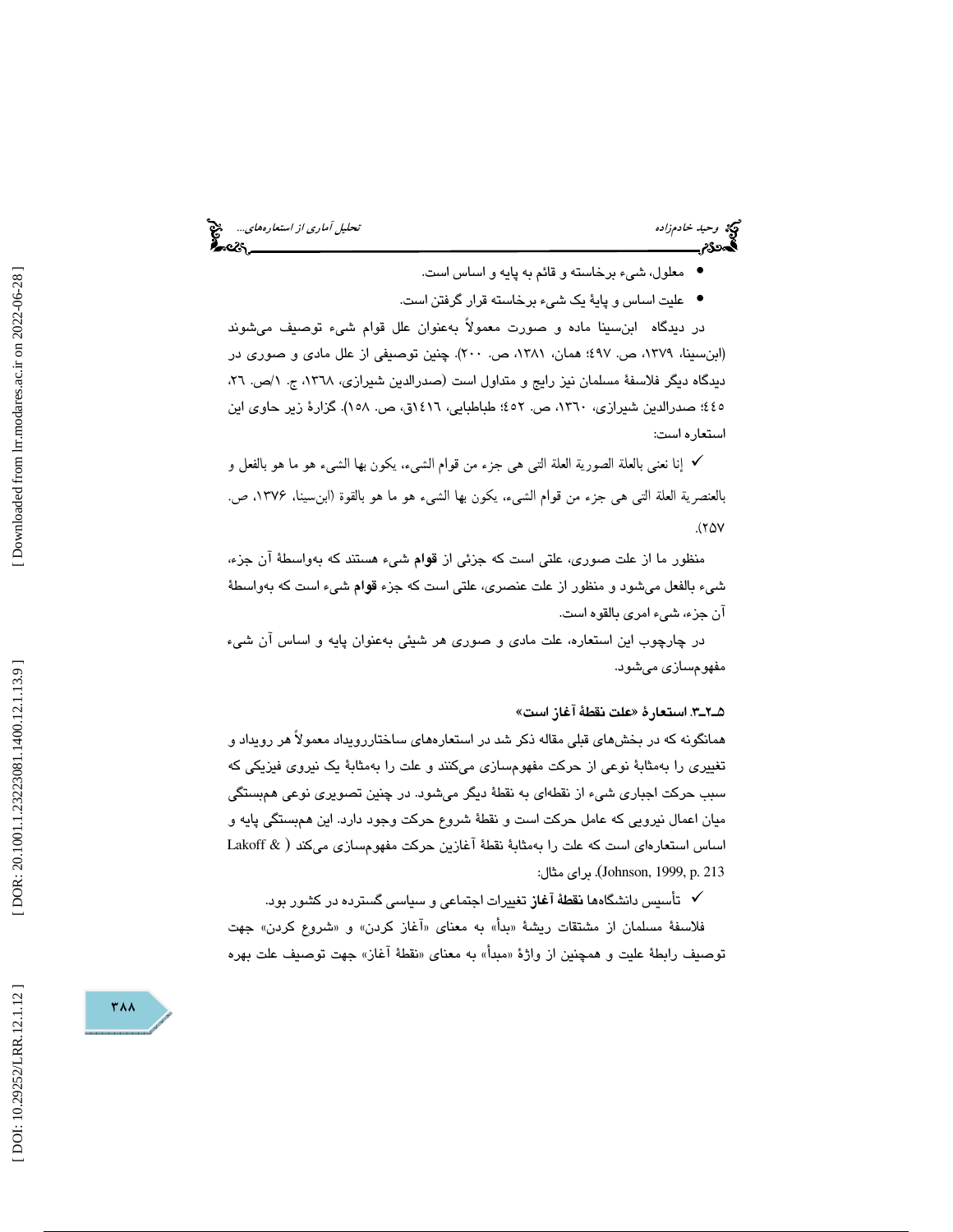### (پياپي 61)، فروردين و ارديبهشت 1400 جستارهاي زباني دورة ،12 شمارة 1

بردهاند. چنين توصيفات در چارچوب استعارة مذكور قابل فهم است. جملة زير نمونهاي از استعارة مذكور محسوب ميشود:

 الفلاسفة الإلهيين ليسوا يعنون بالفاعل مبدأ التحريك فقط كما يعنيه الطبيعيون، بل مبدأ الوجود و مفيده (ابنسينا، ،1376 ص. 257 )

 فلاسفة الهي همانند فلاسفة طبيعي، فاعل را تنها بهعنوان نقطة آغاز تحريك معنا نميكنند، بلكه آن را بهعنوان نقطة آغاز و افادهكنندة وجود معنا ميكنند.

### 6. نتايج آماري پژوهش

هر يك از ريشههاي واژگاني كه در بخش قبلي در ذيل استعارههاي مفهومي معرفي شدهاند، داراي مشتقات گوناگونی در كتاب الهيات *اشفاء* هستند. تمام مشتقات برگرفته از ريشههای واژگانی مذكور در كتاب الهيات *الشفاء* بررسي شده است. تمام موارد بهكارگيري مشتقات ريشههاي مذكور لزوماً در معناي عليت بهكار نرفتهاند و از طرفي ديگر اگر واژهاي در معناي علّي بهكار رفته است، لزوماً معنايي استعاري ندارد. گفتني است كه در اينجا ما تنها به دنبال كاركرد استعاري واژگان مذكور در توصيف عليت هستيم. بدين ترتيب با بررسي تمام موارد بهكارگيري مشتقات ريشه- هاي مذكور، اين موارد را به دو بخش تقسيم كردهايم:

. موارد مرتبط: تنها در صورتي موارد بهكارگيري مشتقات ريشههاي مذكور جزء موارد 1 مرتبط محسوب شدهاند كه داراي هر دو شرط زير باشند:

الف) مشتق مذكور داراي معناي علّيت هستيشناختي باشد؛ بدين معنا كه به يكي از اجزاي رابطة عليت هستيشناختي همانند علت يا معلول اشاره كند و يا اينكه اصل رابطة عليت را توصيف كند. معمولاً اسم فاعل يا مفعول ريشههاي مذكور به علت يا معلول اشاره دارند و صورتهاي مختلف فعلي يا مصدري ريشههاي مذكور نيز به توصيف رابطة عليت ميپردازند.

در مواردي بهنظر ميرسيد كه مشتق مذكور هر چند داراي معنايي علّي است، اما به عليت غيرفلسفي اشاره دارد. مثلاً تأثير عوامل اجتماعي و سياسي بر يكديگر و يا عليت معرفتشناختي همانند تأثير برهان بر ايجاد يقين معرفتشناختي. در اين مقاله تنها بر عليت هستيشناختي كه تقريباً معادل عليت فلسفي محسوب ميشود، تمركز شده است و بقية اقسام عليت همانند عليت

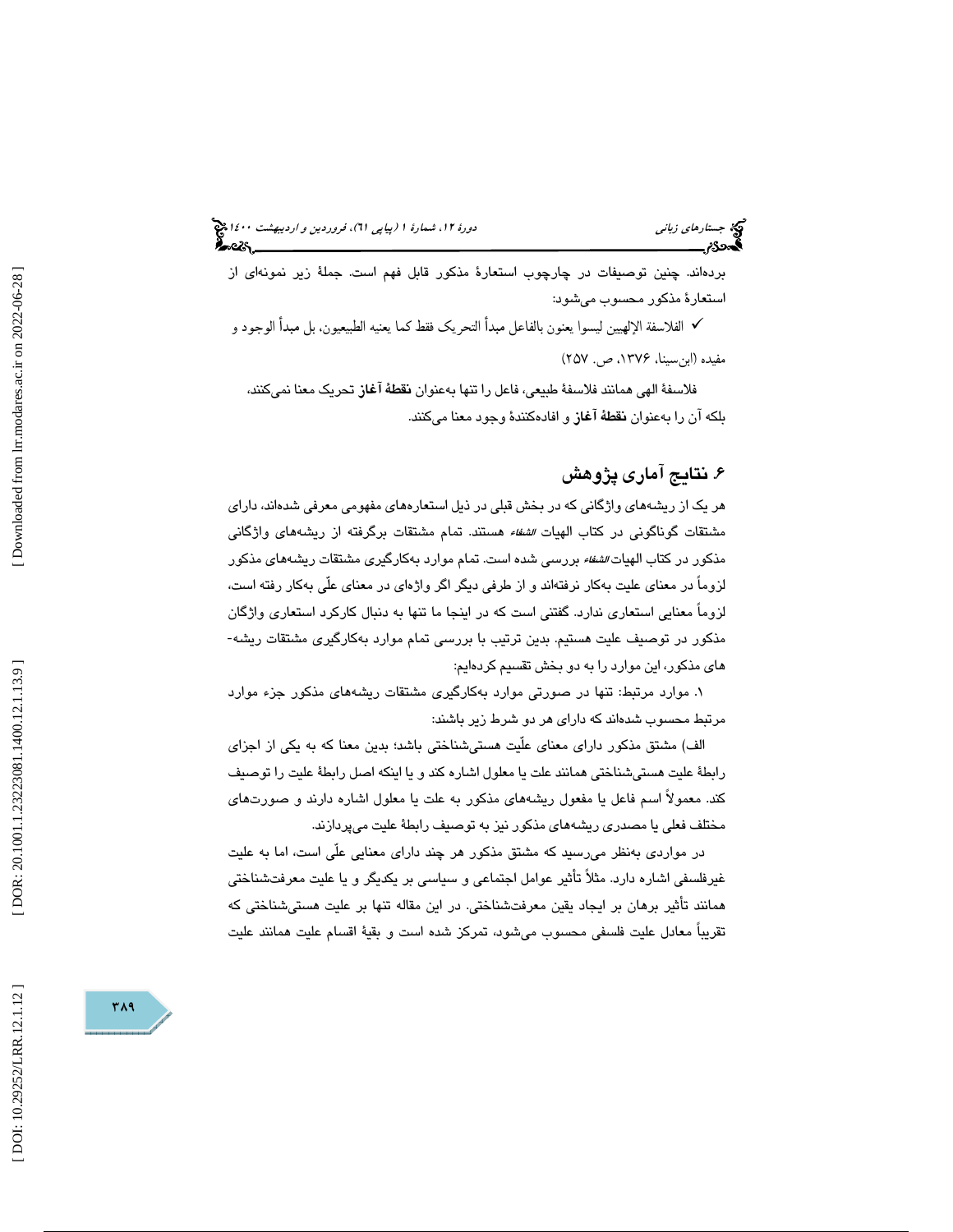اجتماعي يا عليت معرفتشناختي حذف شدهاند.

ب) مشتق مذكور در معناي تحتالفظياش بهكار نرفته باشد. بهعبارت ديگر مشتق مذكور داراي معنايي استعاري باشد.

۲. موارد غیرمرتبط: هر مورد از مشتقات ریشههای مذکور در کتاب الهیات *الشفاء*ً، اگر یک یا هر دو شرط مذكور را نداشته باشند، موارد غيرمرتبط با بحث مقالة حاضر محسوب ميشوند.

جدول 1 فراواني مشتقات هر يك از ريشههاي مذكور را به نمايش ميگذارد. بدين ترتيب موارد بهکارگیری هر یک از ریشههای مذکور به دو دسته «موارد مرتبط» و «موارد غیرمرتبط» تقسيم شده است. با توجه به توضيحات فوق، «موارد مرتبط» شامل مواردی میشود كه اين واژگان در معناي استعاريشان به توصيف عليت هستيشناختي ميپردازند.

جدول ۱: فراوانی ریشههای مرتبط با استعارههای مفهومی **Table1**: Frequency of lexical roots related to conceptual metaphors

| مجموع کل موارد | موارد غيرمرتبط      | موارد مرتبط     | ريشەھا | استعاره                            | اقسام استعاره |
|----------------|---------------------|-----------------|--------|------------------------------------|---------------|
| ۲۲             | ١.                  | ۱۲              | عطو    |                                    |               |
| 110            | ۲۱                  | ٩٤              | فيد    | عليت انتقال دارايى<br>است          |               |
| ٣              | ١                   | ۲               | وهب    |                                    | علیت مبتنی بر |
| ١V٦            | ١٤٦                 | $\mathbf{r}$ .  | جعل    |                                    | «علت نیروی    |
| ه ٤            | ٣٦                  | ٩               | صنع    | علیت ساختن است                     | فیزیکی است»   |
| V٦             | $\mathsf{v}$        | ٥٩              | أثر    | علیت بر جای                        |               |
|                |                     |                 |        | گذاشتن نشانه است                   |               |
| ٥٣             | $\hat{\phantom{a}}$ | $\circ$         | فيض    | علیت حرکت به                       |               |
| ٦V             | ۰                   | ٦V              | صدر    | سمت خارج است                       |               |
| ٥              | ٣                   | ۲               | نشأ    |                                    |               |
| ٢٦٥            | ۱۱۰                 | $Y \circ \cdot$ | قوم    | عليت اساس و پايه<br>قرار گرفتن است | عليت طبيعي    |
| ٤١٤            | ٩٧                  | ٣١٧             | بدأ    | علت نقطهٔ آغاز<br>است              |               |

[DOI: 10.29252/LRR.12.1.12]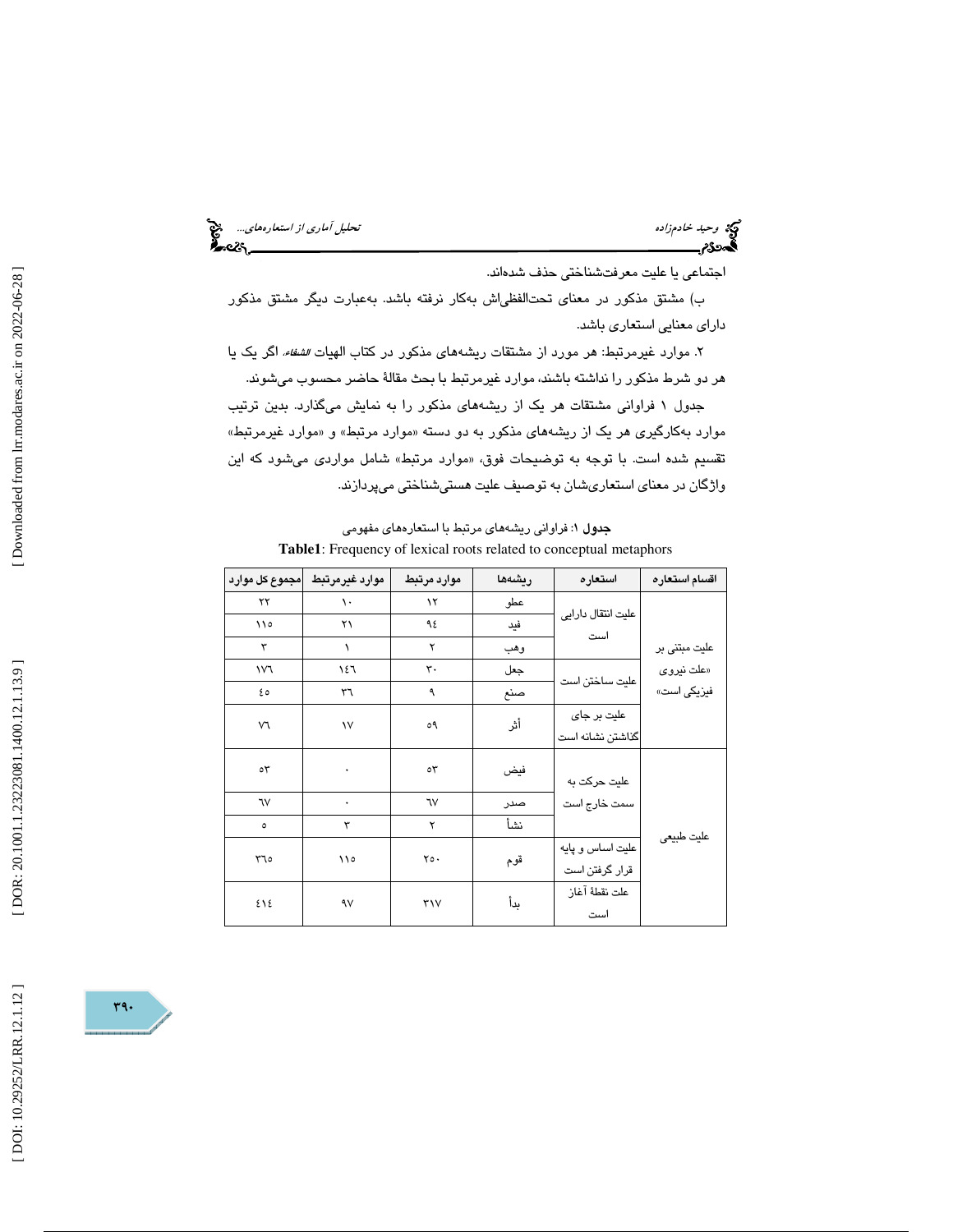(پياپي 61)، فروردين و ارديبهشت 1400 جستارهاي زباني دورة ،12 شمارة 1

جدول ۲ مطابق با اطلاعات موجود در جدول ۱ تكميل شده است. با تجميع تمام «موارد مرتبط» استفاده از ریشههای موجود در ذیل هر استعاره در جدول ۱، مجموع موارد بهکارگیری هر استعارة مفهومي در جدول ٢ بهدست آمده است. استعارههاي مفهومي در يک تقسيمبندي كلانتر به دو قسم تقسيم شده است: الف) استعارههاي مفهومي مبتني بر استعارهٔ «علت نيروي فيزيكي است» و ب) استعارههاي مفهومي مبتني بر عليت طبيعي. در ذيل هر قسم نيز، سه استعارة مفهومي قرار ميگيرد و با تجميع موارد بهكارگيري هر سه استعارة مفهومي، مجموع موارد بهكارگيري هر قسم از استعارههاي مفهومي مذكور در جدول به 2 دست آمده است

| مجموع هر قسم از دو<br>قسم استعارهها | مجموع موارد به-<br>کارگیری هر استعاره | استعاره                         | اقسام استعاره             |
|-------------------------------------|---------------------------------------|---------------------------------|---------------------------|
| $\mathsf{r} \cdot \mathsf{r}$       | $\lambda \cdot \Lambda$               | علیت انتقال دارایی است          | علیت مبتنی بر «علت        |
|                                     | ٣٩                                    | عليت ساختن است                  | نیرو <i>ی</i> فیزیکی است» |
|                                     | ٥٩                                    | علیت بر جای گذاشتن نشانه است    |                           |
| ٦Λ٩                                 | ۱۲۲                                   | علیت حرکت به سمت خارج است       | عليت طبيعي                |
|                                     | $Y \circ \cdot$                       | علیت اساس و پایه قرار گرفتن است |                           |
|                                     | $\mathsf{r}_\mathsf{V}$               | علت نقطهٔ آغاز است              |                           |

جدول ٢: فراواني استعارههاي مفهومي و اقسام استعاره **Table 2:** Frequency of conceptual metaphors

.

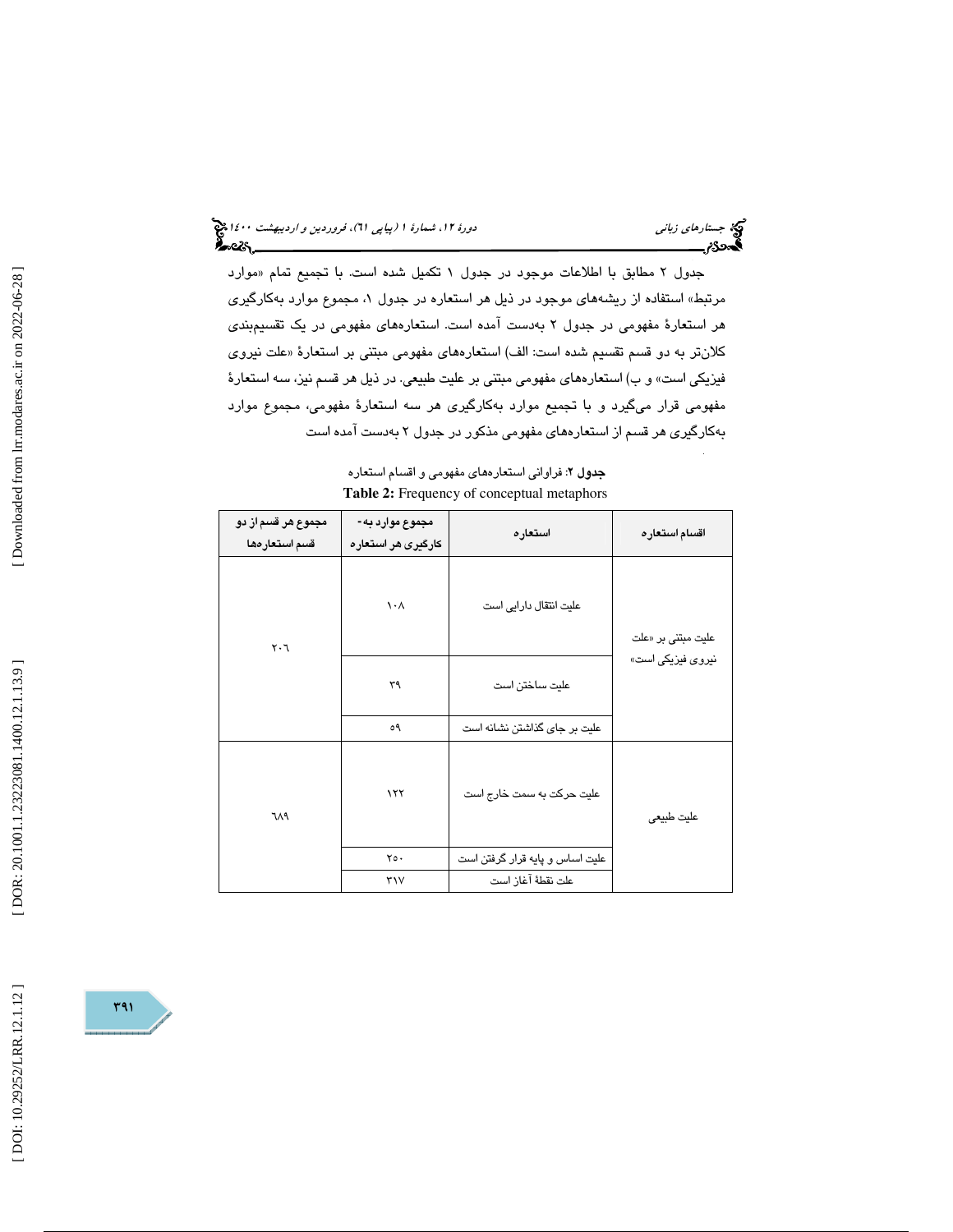#### . نتيجه 7

پژوهش حاضر نشان داد كه فهم و توصيف ابنسينا در كتاب الهيات *الشفاء* از رابطهٔ عليت در چارچوب نظرية استعارة مفهومي قابل تبيين است. ابنسينا از واژگان زيادي براي توصيف رابطة عليت بهره برده است. استفاده از اين واژگان دلبخواهي و تصادفي نبوده است. هر چند او صراحتاً دليل انتخاب اين واژگان را براي توصيف رابطة عليت توضيح نداده است اما در اين مقاله نشان داده شد كه او بهصورت ناخودآگاه از استعارههاي مفهومي متفاوتي جهت توصيف رابطة عليت بهره برده است و هر يك از واژگان مذكور به حوزة مبدأ يكي از اين استعارههاي مفهومي تعلق دارد.

در پژوهش حاضر با استخراج و دستهبندي كليدواژگاني كه جهت توصيف رابطة عليت در الهيات الشفاء مورد استفاده قرار گرفتهاند، استعارههاي مفهومي عليت در كتاب مذكور كشف و معرفي شدند. در يك تقسيمبندي كلان، مهمترين و متداولترين استعارههاي مفهومي موجود در كتاب الهيات شفاي ابنسينا را ميتوان به دو قسم تقسيم كرد:

الف) استعارههاي مفهومي مبتني بر استعارهٔ پايهٔ «علت نيروي فيزيكي است». در ذيل اين قسم نيز استعارههاي مفهومي «عليت انتقال داراييهاست»، «عليت ساختن است» و «عليت بر جاي گذاشتن نشانه است» قرار ميگيرند.

ب) استعارههاي مفهومي مبتني بر عليت طبيعي. در ذيل اين قسم نيز استعارههاي «عليت حركت به سمت خارج است «، » عليت اساس و پايه قرار گرفتن است «و » علت نقطة آغاز است» قرار ميگيرند.

با اين حال، امكان وجود استعارههاي مفهومي ديگر در كتاب الهيات *الشفاء* منتفي نيست. برخي از اين استعارهها توسط ليكاف و جانسون بهعنوان استعارههاي عليت معرفي شدهاند و برخي ديگر نيز استعارههاي جديدي محسوب ميگردند. استعارهٔ «عليت اساس و پايه قرار گرفتن است» «و عليت برجاي گذاشتن نشانه است» توسط ليكاف و جانسون مورد اشاره قرار نگرفتهاند.

حوزة مبدأ هر يك از اين استعارههاي مفهومي توسط يك يا چند ريشة واژگاني و مشتقات آنها در اين كتاب ظاهر شدهاند. در مقالة حاضر، با شمارش موارد بهكارگيري واژگاني كه به حوزة مبدأ اين استعارهها تعلق دارند، فراواني بهكارگيري هر استعارة مفهومي در الهيات الشفاء مشخص شده است. براساس نتايج آماري، ميزان نقش و اهميت هر كدام از استعار ههاي مفهومي

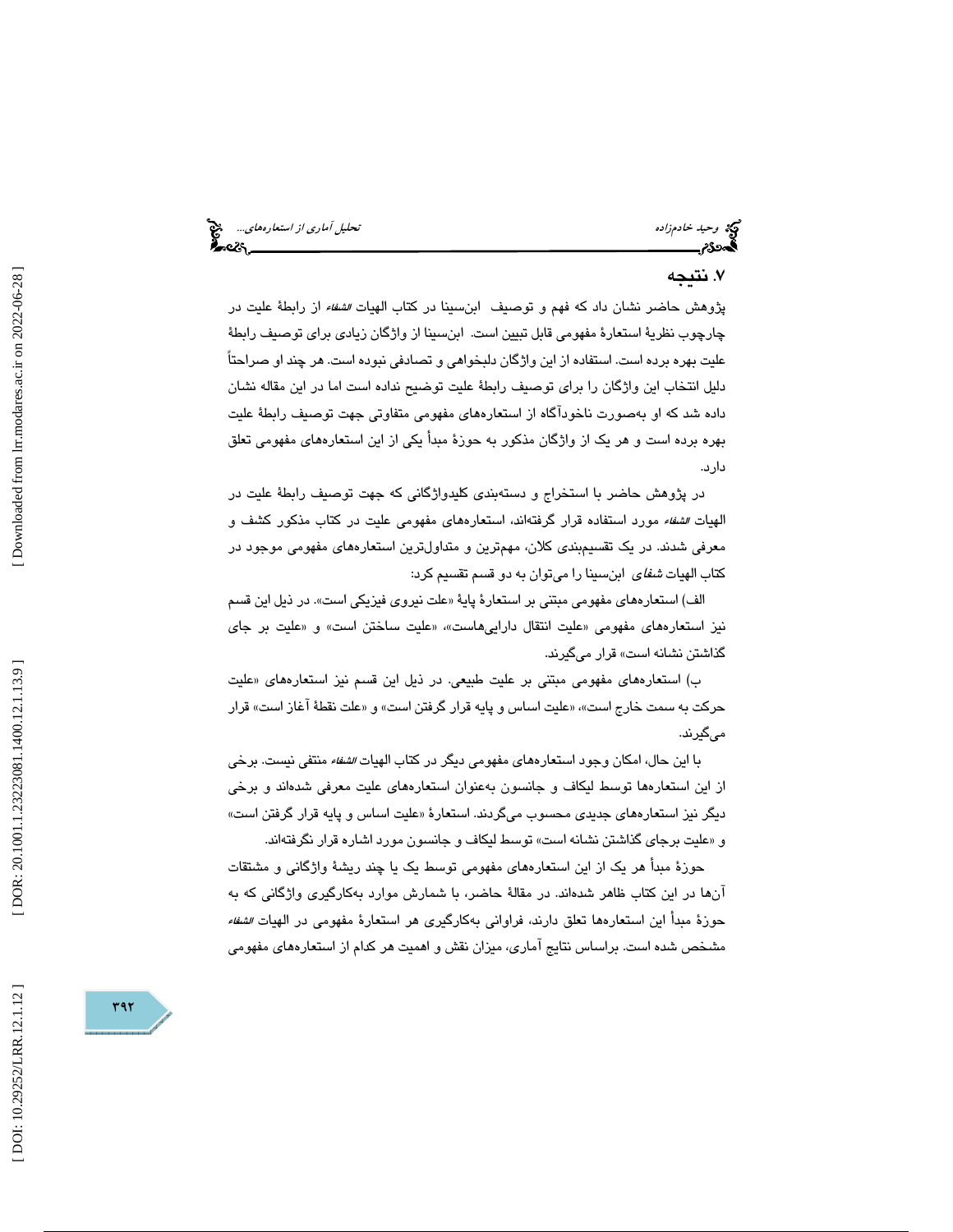عليت در اين متن نشان داده شد؛ استعارههاي مفهومي مبتني بر عليت طبيعي بهشكل معناداري بيش از استعارههاي مفهومي مبتني بر «علت نيروي فيزيكي است» در متن الهيات *شفا* بهكار رفتهاند. تمامي استعارههاي مفهومي مبتني بر عليت طبيعي فراواني بيش از استعارههاي دستة ديگر دارند. همين امر نشان ميدهد كه ذاتگرايي بهعنوان انديشهاي بنيادين در ستون فقرات فلسفة ابنسينا حضور دارد.

استعارهٔ «علت نقطهٔ آغاز است» پرتكرارترين استعاره و استعارهٔ «عليت ساختن است» كم-تكرارترين استعاره محسوب ميشود.

۸. پینوشتها

- 1. George Lakoff
- 2. Mark Johnson
- 3. conceptual metaphor
- 4. target domain
- 5. source domain
- 6. conceptualize
- 7. categorization
- 8. Ludwig Wittgenstein
- 9. Eleanor Rosch
- 10. William Labov
- 11. prototype
- 12. skeletal literal causation
- 13. primary metaphor
- 14. the location event-structure metaphor
- 15. complex metaphor
- 16. the object event-structure metaphor
- 17. natural causation
- 18. essence
- 19. mapping

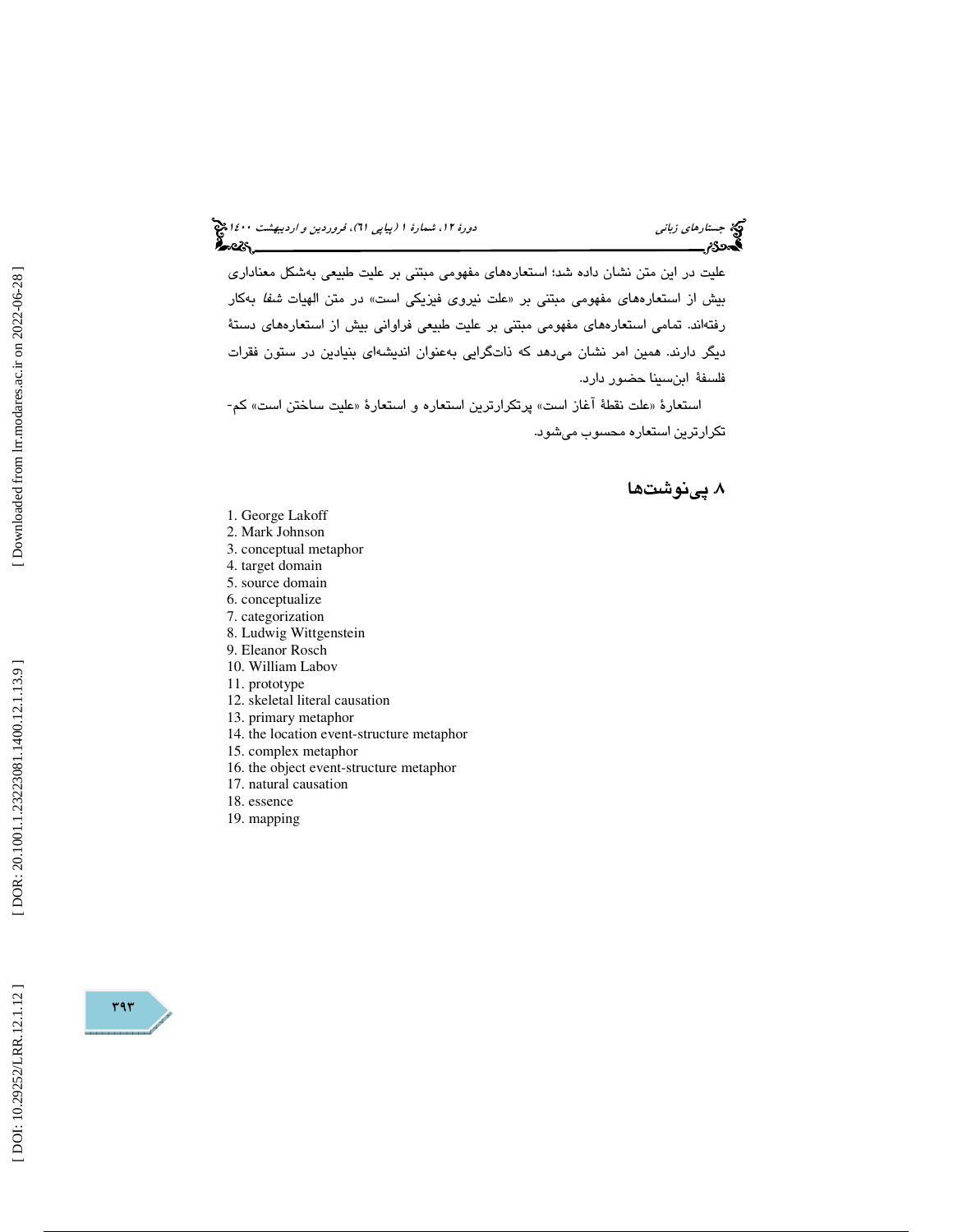## وكي وحيد خادم زاده تحليل آماري *از استعارههاي...*... وحيد خادم زاده تحليل آماري *از استعارههاي...*... وحيد المتح<br>**تحمد دي المتحد المتحد المتحد المتحد المتحد المتحد المتحد المتحد المتحد المتحد المتحد المتحد المتحد المتحد ا** ابنِسبينا، ح. (١٤٠٥ق). *الشفاء (المنطق)*. تحقيق ع. بدوى. قم: منشورات مكتبه أيه الله العظمى المرعشي النجفي. • ----------- (١٣٨١). *الإشارات و التنبيهات*. ويراستة م. زارعي. قم: بوستان كتاب قم (انتشارات دفتر تبليغات اسلامي حوزة علمية قم). --------- ( 1376). الإلهيات من كتاب الشفاء. تحقيق ح. حسن ةزاد آملي. قم: دفتر تبليغات • اسلامي حوزهٔ علميهٔ قم.

- تحقيق م.ت. دانشپژوه. تهران: دانشگاه تهران. --------- ( 1379). اة.
	- --------- (بيتا). رسائل ابنسينا. قم: بيدار. •

۹. منابع

•

- براتي، م. (١٣٩٥). بررسي استعارهٔ مفهومي «نور» در قرآن كريم با رويكرد شناختي. *پژوهش-*هاي نقد *ادبي و سبک شناسي، ۳(*۲۳)، ۳۹ــ۹۹.
- خادمزاده، و. (١٣٩٥). استعارهٔ وجود بهمثابهٔ نور در فلسفهٔ ملاصدرا. *فلسفه و كلام اسلامي، ١،* ـ19 34.
- خادمزاده، و. (١٣٩٦). استعارة وجود بهمثابة امر سيال در فلسفة ملاصدرا. *فلسفه و كلام اسلامی*، ۲، ۱۸۷–۲۰۲.
- --------- ( 1396 .) استعاره موجود حقيقي بهمثابه امر ثابت نزد ابنسينا و ملاصدرا. حكمت معاصر، ،3 ـ39 67.
	- راس، د. (١٩٣٠). *ارسطو*. ترجمهٔ م. قوام صفری (١٣٧٧). تهران: فکر روز.
	- صدرالدين شدرازي، م. (١٣٦٨). *الحكمة المتعالية في الأسفار العقلية الأربعة*. قم: مكتبة المصطفوي.
- ---- ----------- ( 1360). الشواهد الربوبية في المناهج السلوكية. تهران: مركز نشر دانشگاهي. •
- طباطبايي، م.ح. ( 1416). نهاية الحكمة. قم: جماعة المدرسين في الحوزة العلمية بقم. مؤسسة النشر الإسلامي.
	- فارابي، م. (١٩٧٠م)*.كتاب الحروف*. تصحيح م. مهدي. بيروت: دارالمشرق.
- هاشمي، ز. (١٣٩٢). مفهوم «ناكجاآباد» در دو رسالهٔ سهروردي بر اساس نظريهٔ استعارهٔ شناختي. ج*ستارهاي زباني، ٣*(١٥)، ٢٢٧-٢٦٠.

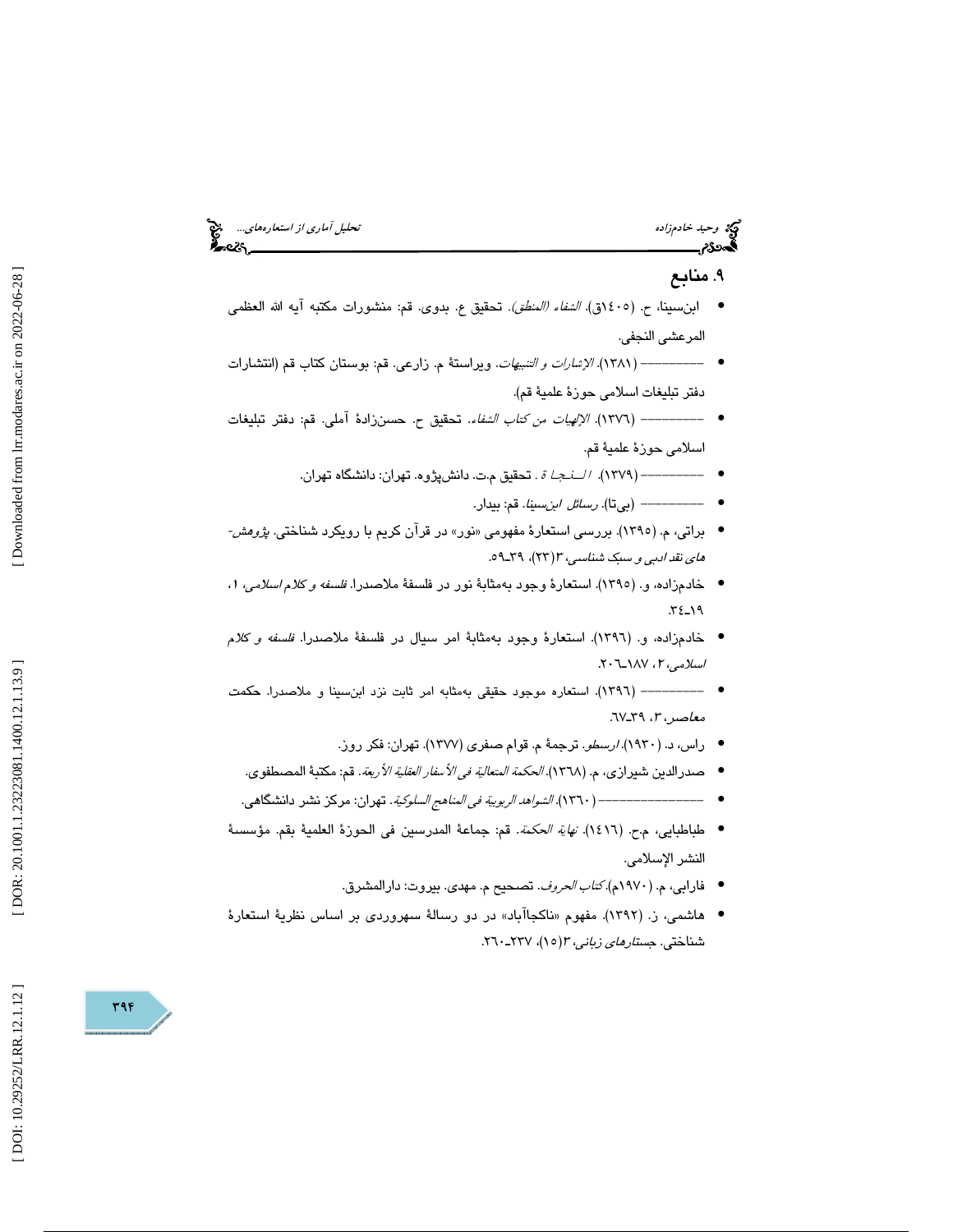### (پياپي 61)، فروردين و ارديبهشت 1400 جستارهاي زباني دورة ،12 شمارة 1

يگانه، ف،. و افراشي، (آ. 1395). استعارههاي جهتي در قرآن با رويكرد شناختي . جستارهاي • زب*انی، ه(*۳۳)، ۱۹۳–۲۱٦.

#### **References:**

- Aristotle (1984). *Complete works of aristotle*. (J. Barnes, ed.). New Jersey: Princeton University Press.
- Armstrong, S. L., Gleitman, L. R., & Gleitman, H. (1983). What some concepts might not be. *Cognition*. *13*(3), 263-308.
- Ballmer, T., & Brennenstuhl, W. (1981). An Empirical Approach to Frame Theory: verb, Thesaurus Organization. In *Words, Worlds and Contexts*. Edited by H Eikmeyer. Berlin: de Gruyter.
- Barati, M. (1395SH). A study of the conceptual metaphor of "light" in the Holy Quran: Cognitive approach. *Literary Criticism and Stylistics Research*, 3(23), 39-59. [In Persian].
- Coleman, L. & Kay, L. P. (1981). Prototype semantics: The English word lie. *Language* .*57*(1), 26-44.
- Far ā b ī (1970), *Kitab Al-Hor* ū*f ,* Muhsin Mihdī (ed.) Beirut: Dar Al-Mashriq. [In Arabic].
- Geeraerts, D. (1989). Prospects and problems of prototype theory. *Linguistics*. *27*(4), 587-612.
- Hashemi, Z. (2013). The study of "No-where" (N ākoj ā Ā b ād) Concept in two Persian treatises of Sohrawardi based on cognitive metaphor theory. *Language Related Research*, *3*(15), 237-260 .[In Persian] .
- Ibn s ī n ā (1984), *Al-Shif*ā *(Logic),* Badw ī (ed.) Mar'ashī Maktabat. [In Arabic].
- ----------- (1381SH), *Al-Ish* ā *r* ā*t va Al-Tanb* ī*h* ā *t*, Muchtab ā Z āri' ī (ed.), Bust ān Kit āb Qum .[In Arabic].
- ----------- (1376SH), *Theology of Al-Shif*ā, Hasanzadih Amol ī (ed.), Daftar Tabl ī q āt Isl ā mī .[In Arabic].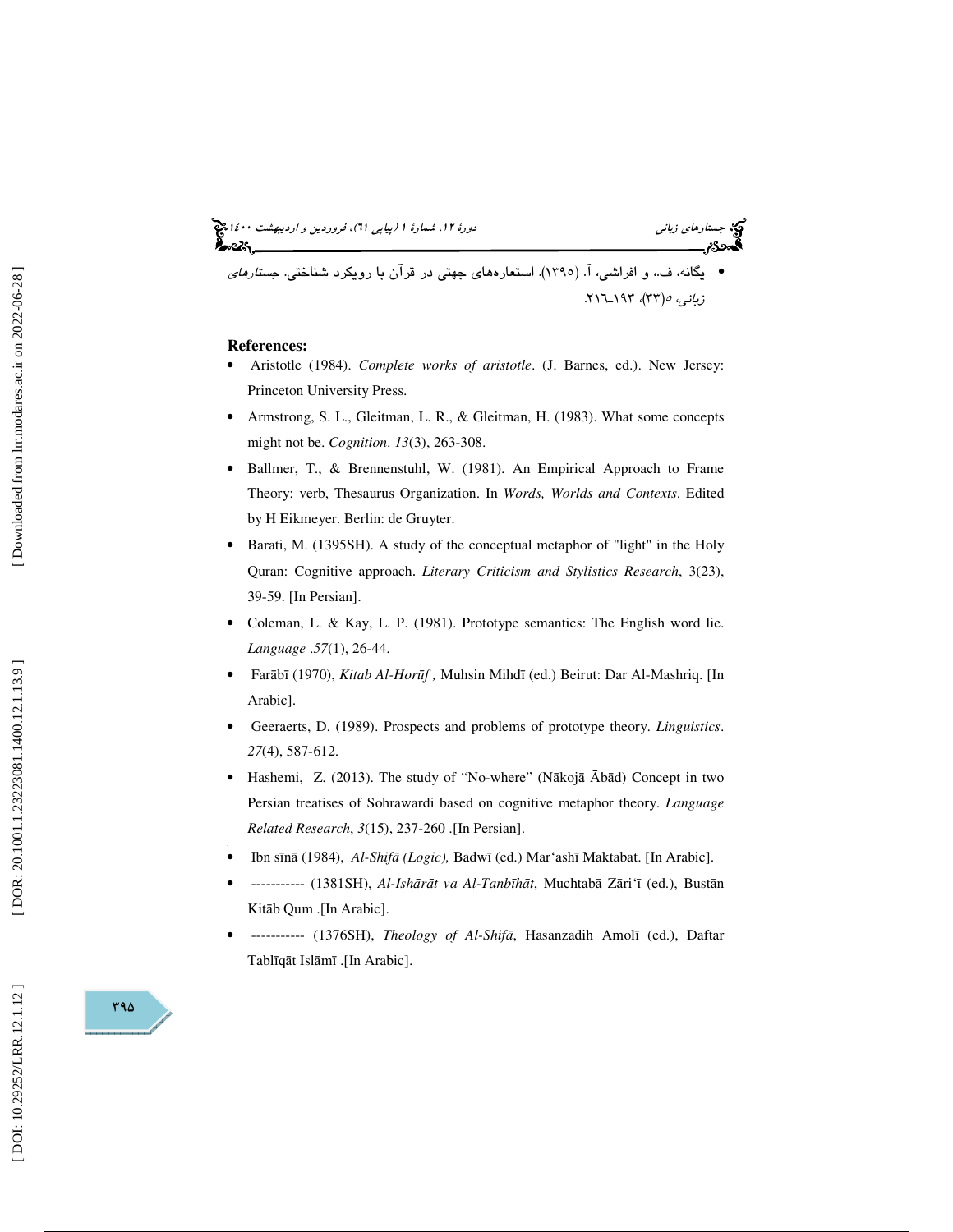## وحيد خادمزاده تحليل آماري *از استعارههاي...*... هي التحليل آماري *از استعارههاي...*<br>**تحصدون التحليل التحليل التحليل التحليل التحليل التحليل التحليل آماري از استعارههاي...**<br>**تحصدون التحليل التحليل التحليل التحليل التحليل ا**



- ----------- (1379SH), *Al-Nij* ā *h*, Mummad Taghi D ānishpashuh (ed.), Tehran University Press. [In Arabic].
- ----------- (without date) ,*Ibn S* ī*n* ā*'s Treatises,B* īdar .[In Arabic].
- Khademzadeh, V. (2017), The existence as fluid metaphor in Mulla Sadra's philosophy. *Philosophy and Kalam*, *2*, 187-205 .[In Persian].
- ----------------------. (2016). The existence as light metaphor in Mulla Sadra's philosophy" *Philosophy and Kalam* , *1*, 19-34. [In Persian].
- ----------------------. (2017). True existence as constant metaphor in Ibn Sina and Mulla Sadra' thoughts. *Contemporary Wisdom*, *3*, Pp.21-51 .[In Persian].
- ---------------------- & Saeedimehr, M. (2016). Metaphorical analysis of causation in islamic philosophy. *The International Journal of Humanities*. *1*, 49-60.
- Labov, W. (1973). The Boundaries of Words and their Meanings. In *New Ways of Analyzing Variation in English*. Edited by C.J. Bailey & R.W Shuy. Washington D.C: Georgetown University Press.
- Lakoff, G. (1993). The Contemporary Theory of Metaphor. In *Metaphor and Thought*. Edited by Andrew Ortony. Cambridge: Cambridge University Press.
- ------------- & Johnson, M. (1980). *Metaphors we live by*. Chicago and London: University of Chicago Press.
- ------------- & Johnson, M. (1999). *Philosophy in the flesh: the embodied mind and its challenge to Western thought*. New York, NY: Basic Books.
- ------------- & Johnson, M. (2003). Afterwards*.* In *Metaphors We Live By*. Chicago and London: University of Chicago Press.
- Olaf, J. (2002). Hypothesis revisited: The cognitive theory of metaphor applied to religious texts. *metaphorik.de*. 2
- Rosch, E. (1978). Principles of Categorization. In *Cognition and categorization.* Edited by Eleanor Rosch & B. B. Lloyd. Erlbaum.
- Ross, D. (1930) *Aristotle*, Mehdi Ghawam Safari (Trans.) (1377 SH). Fekr Rooz .[In Persian].